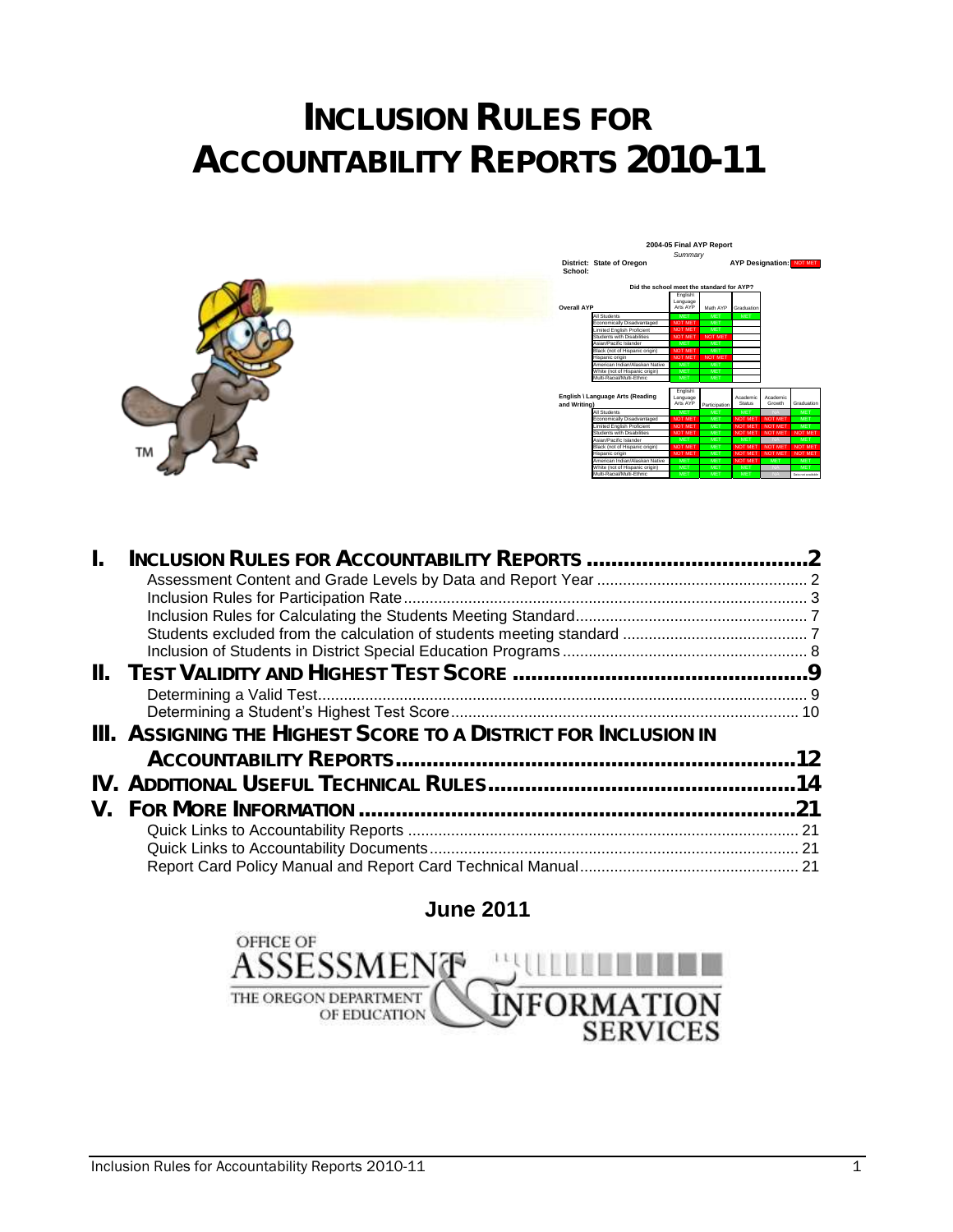## <span id="page-1-0"></span>**I. Inclusion Rules for Accountability Reports**

### <span id="page-1-1"></span>*Assessment Content and Grade Levels by Data and Report Year*

The annual published accountability reports Adequate Yearly Progress (AYP), School and District Report Card (RC) and Assessment Group Reports (AGR) use the Oregon Assessment Knowledge and Skills (OAKS) data to provide two measures of accountability: participation and academic performance status for the content and grades listed in [Table 1.](#page-1-2)

<span id="page-1-2"></span>

| <b>Accountability</b><br><b>Report</b> | <b>Participation</b>                                    | <b>Performance</b>                                      |
|----------------------------------------|---------------------------------------------------------|---------------------------------------------------------|
|                                        |                                                         |                                                         |
| AYP 2004-05                            | 2003-04: RL Grades 3, 5, 8, 10                          | 2003-04: RL Grades 3, 5, 8, 10                          |
|                                        | WR Grades 4, 7, 10                                      | WR Grades 4, 7, 10                                      |
|                                        | MA Grades 3, 5, 8, 10                                   | MA Grades 3, 5, 8, 10                                   |
|                                        | PS Grades 5, 8, 10                                      | PS Grades 5, 8, 10                                      |
|                                        | 2004-05: RL Grades 3, 5, 8, 10                          | 2004-05: RL Grades 3, 5, 8, 10                          |
|                                        | WR Grades 4, 7, 10                                      | WR Grades 4, 7, 10                                      |
| AYP 2005-06                            | MA Grades 3, 5, 8, 10<br>2004-05: RL Grades 3, 5, 8, 10 | MA Grades 3, 5, 8, 10<br>2004-05: RL Grades 3, 5, 8, 10 |
|                                        | WR Grades 4, 7, 10                                      | WR Grades 4, 7, 10                                      |
|                                        | MA Grades 3, 5, 8, 10                                   | MA Grades 3, 5, 8, 10                                   |
|                                        | 2005-06: RL Grades 3, 4, 5, 6, 7, 8, 10                 | 2005-06: RL Grades 3, 5, 8, 10                          |
|                                        | WR Grades 4, 7, 10                                      | WR Grades 4, 7, 10                                      |
|                                        | MA Grades 3, 4, 5, 6, 7, 8, 10                          | MA Grades 3, 5, 8, 10                                   |
| AYP 2006-07                            | 2005-06: RL Grades 3, 4, 5, 6, 7, 8, 10                 | 2005-06: RL Grades 3, 4, 5, 6, 7, 8, 10                 |
|                                        | WR Grades 4, 7, 10                                      | WR Grades 4, 7, 10                                      |
|                                        | MA Grades 3, 4, 5, 6, 7, 8, 10                          | MA Grades 3, 4, 5, 6, 7, 8, 10                          |
|                                        | 2006-07: RL Grades 3, 4, 5, 6, 7, 8, 10                 | 2006-07: RL Grades 3, 4, 5, 6, 7, 8, 10                 |
|                                        | MA Grades 3, 4, 5, 6, 7, 8, 10                          | MA Grades 3, 4, 5, 6, 7, 8, 10                          |
| AYP 2007-08                            | 2006-07: RL Grades 3, 4, 5, 6, 7, 8, 10                 | 2006-07: RL Grades 3, 4, 5, 6, 7, 8, 10                 |
|                                        | MA Grades 3, 4, 5, 6, 7, 8, 10                          | MA Grades 3, 4, 5, 6, 7, 8, 10                          |
|                                        | 2007-08: RL Grades 3, 4, 5, 6, 7, 8, 10                 | 2007-08: RL Grades 3, 4, 5, 6, 7, 8, 10                 |
|                                        | MA Grades 3, 4, 5, 6, 7, 8, 10                          | MA Grades 3, 4, 5, 6, 7, 8, 10                          |
| AYP 2008-09                            | 2007-08: RL Grades 3, 4, 5, 6, 7, 8, 10                 | 2007-08: RL Grades 3, 4, 5, 6, 7, 8, 10                 |
|                                        | MA Grades 3, 4, 5, 6, 7, 8, 10                          | MA Grades 3, 4, 5, 6, 7, 8, 10                          |
|                                        | 2008-09: RL Grades 3, 4, 5, 6, 7, 8, 10                 | 2008-09: RL Grades 3, 4, 5, 6, 7, 8, 10                 |
|                                        | MA Grades 3, 4, 5, 6, 7, 8, 10                          | MA Grades 3, 4, 5, 6, 7, 8, 10                          |
| AYP 2009-10                            | 2008-09: RL Grades 3, 4, 5, 6, 7, 8, 10                 | 2008-09: RL Grades 3, 4, 5, 6, 7, 8, 10                 |
|                                        | MA Grades 3, 4, 5, 6, 7, 8, 10                          | MA Grades 3, 4, 5, 6, 7, 8, 10                          |
|                                        | 2009-10: RL Grades 3, 4, 5, 6, 7, 8, 10                 | 2009-10: RL Grades 3, 4, 5, 6, 7, 8, 10                 |
|                                        | MA Grades 3, 4, 5, 6, 7, 8, 10                          | MA Grades 3, 4, 5, 6, 7, 8, 10                          |
| AYP 2010-11                            | 2009-10: RL Grades 3, 4, 5, 6, 7, 8, 10                 | 2009-10: RL Grades 3, 4, 5, 6, 7, 8, 10                 |
|                                        | MA Grades 3, 4, 5, 6, 7, 8, 10                          | MA Grades 3, 4, 5, 6, 7, 8, 10                          |
|                                        | 2010-11: RL Grades 3, 4, 5, 6, 7, 8, 11                 | 2010-11: RL Grades 3, 4, 5, 6, 7, 8, 11                 |
|                                        | MA Grades 3, 4, 5, 6, 7, 8, 11                          | MA Grades 3, 4, 5, 6, 7, 8, 11                          |
| Report Card 2004-05                    | 2004-05: RL Grades 3, 5, 8, 10                          | 2003-04: RL Grades 3, 5, 8, 10                          |
|                                        | WR Grades 4, 7, 10                                      | WR Grades 4, 7, 10 (4 and 7 display only)               |
|                                        | MA Grades 3, 5, 8, 10                                   | MA Grades 3, 5, 8, 10                                   |
|                                        | SC Grades 5, 8, 10 (for display only)                   | SC Grades 5, 8, 10 (for display only)                   |
|                                        |                                                         | 2004-05: RL Grades 3, 5, 8, 10                          |
|                                        |                                                         | WR Grades 4, 7, 10 (4 and 7 display only)               |
|                                        |                                                         | MA Grades 3, 5, 8, 10                                   |
|                                        |                                                         | SC Grades 5, 8, 10 (for display only)                   |
| Report Card 2005-06                    | 2005-06: RL Grades 3, 4, 5, 6, 7, 8, 10                 | 2004-05: RL Grades 3, 5, 8, 10                          |
|                                        | WR Grades 4, 7, 10                                      | WR Grades 4, 7, 10 (4 and 7 display only)               |
|                                        | MA Grades 3, 4, 5, 6, 7, 8, 10                          | MA Grades 3, 5, 8, 10                                   |
|                                        | SC Grades 5, 8, 10 (for display only)                   | SC Grades 5, 8, 10 (for display only)                   |
|                                        |                                                         | 2005-06: RL Grades 3, 5, 8, 10                          |
|                                        |                                                         | WR Grades 4, 7, 10 (4 and 7 display only)               |
|                                        |                                                         | MA Grades 3, 5, 8, 10                                   |
|                                        |                                                         | SC Grades 5, 8, 10 (for display only)                   |

**Table 1 Test Inclusion Rules in Accountability Reports by Report Year**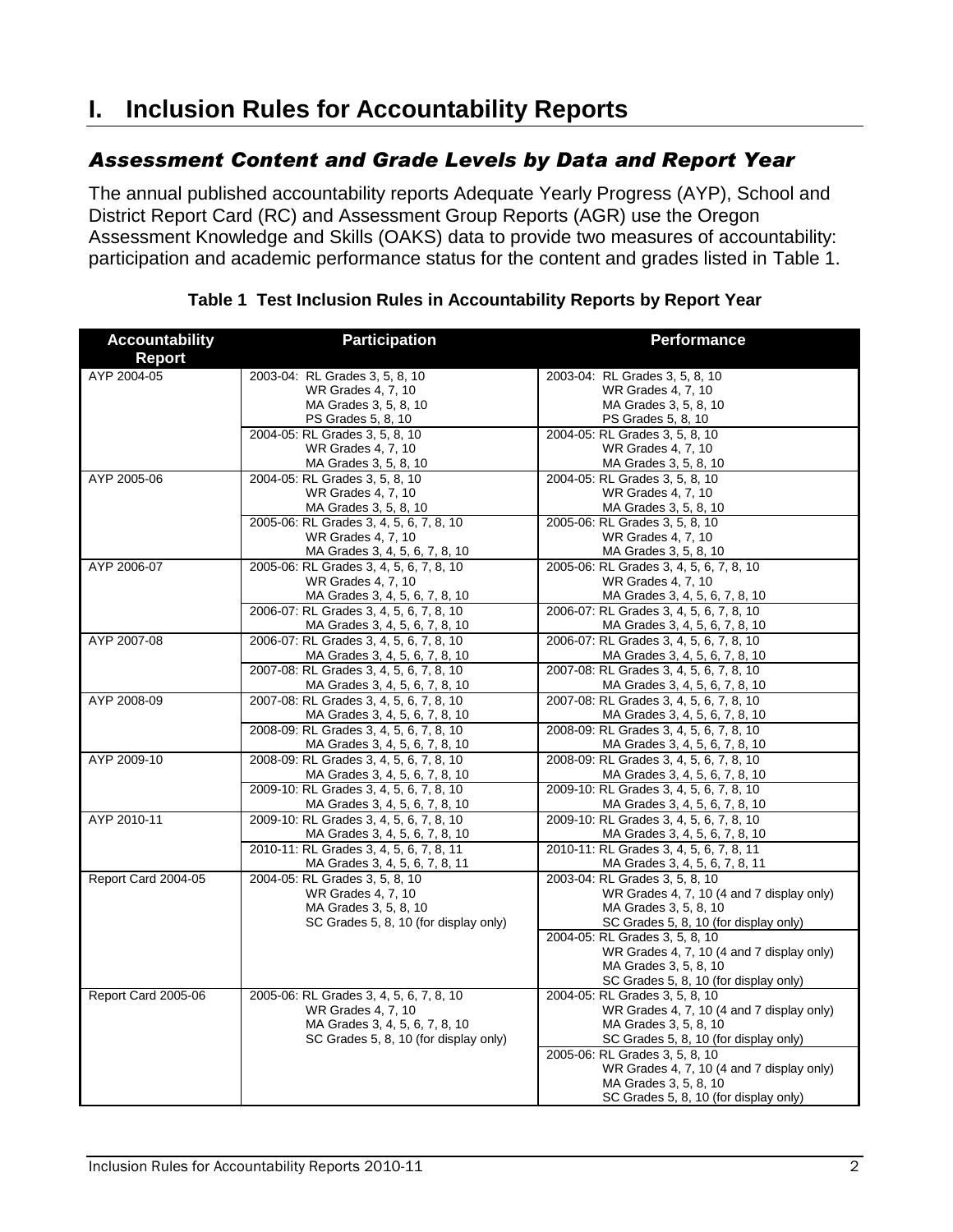| <b>Accountability</b><br>Report | <b>Participation</b>                                                                            | <b>Performance</b>                                                                                                        |
|---------------------------------|-------------------------------------------------------------------------------------------------|---------------------------------------------------------------------------------------------------------------------------|
| Report Card 2006-07             | 2006-07: RL Grades 3, 4, 5, 6, 7, 8, 10<br>WR Grades 4, 7, 10<br>MA Grades 3, 4, 5, 6, 7, 8, 10 | 2005-06: RL Grades 3, 4, 5, 6, 7, 8, 10<br>WR Grades 4, 7, 10 (4 and 7 display only)<br>MA Grades 3, 4, 5, 6, 7, 8, 10    |
|                                 |                                                                                                 | 2006-07: RL Grades 3, 4, 5, 6, 7, 8, 10<br>WR Grade 4, 7, 10 (4 and 7 display only)<br>MA Grades 3, 4, 5, 6, 7, 8, 10     |
| Report Card 2007-08             | 2007-08: RL Grades 3, 4, 5, 6, 7, 8, 10<br>WR Grades 4, 7, 10<br>MA Grades 3, 4, 5, 6, 7, 8, 10 | 2006-07: RL Grades 3, 4, 5, 6, 7, 8, 10<br>WR Grade 4, 7, 10 (4 and 7 for display only)<br>MA Grades 3, 4, 5, 6, 7, 8, 10 |
|                                 |                                                                                                 | 2007-08: RL Grades 3, 4, 5, 6, 7, 8, 10<br>WR Grade 4, 7, 10 (4 and 7 display only)<br>MA Grades 3, 4, 5, 6, 7, 8, 10     |
| Report Card 2008-09             | 2008-09: RL Grades 3, 4, 5, 6, 7, 8, 10<br>WR Grades 4, 7, 10<br>MA Grades 3, 4, 5, 6, 7, 8, 10 | 2007-08: RL Grades 3, 4, 5, 6, 7, 8, 10<br>MA Grades 3, 4, 5, 6, 7, 8, 10<br>WR Grade 10 (display only)                   |
|                                 | SC Grades 5, 8, 10 (for display only)                                                           | 2008-09: RL Grades 3, 4, 5, 6, 7, 8, 10<br>MA Grades 3, 4, 5, 6, 7, 8, 10<br>WR Grade 10 (display only)                   |
| Report Card 2009-10             | 2009-10: RL Grades 3, 4, 5, 6, 7, 8, 10<br>WR Grades 4, 7, 10<br>MA Grades 3, 4, 5, 6, 7, 8, 10 | 2008-09: RL Grades 3, 4, 5, 6, 7, 8, 10<br>MA Grades 3, 4, 5, 6, 7, 8, 10<br>WR Grade 10 (display only)                   |
|                                 | SC Grades 5, 8, 10                                                                              | 2009-10: RL Grades 3, 4, 5, 6, 7, 8, 10<br>MA Grades 3, 4, 5, 6, 7, 8, 10<br>WR Grade 10 (display only)                   |
| Report Card 2010-11             | 2010-11: RL Grades 3, 4, 5, 6, 7, 8, 11<br>WR Grades 4, 7, 11<br>MA Grades 3, 4, 5, 6, 7, 8, 11 | 2009-10: RL Grades 3, 4, 5, 6, 7, 8, 10<br>MA Grades 3, 4, 5, 6, 7, 8, 10<br>WR Grade 10 (display only)                   |
|                                 | SC Grades 5, 8, 11                                                                              | 2010-11: RL Grades 3, 4, 5, 6, 7, 8, 11<br>MA Grades 3, 4, 5, 6, 7, 8, 11<br>WR Grade 11 (display only)                   |

### <span id="page-2-0"></span>*Inclusion Rules for Participation Rate*

Districts and schools are expected to account for the participation of all students by having a valid test score or a test administration code that explains the lack of a test score for the student on all students enrolled in the school or district at grades 3, 4, 5, 6, 7, 8, and 11 on the first school day in May for which public funds are expended for the education of the student.

The inclusion rules for calculating the participation rate are the same as for the past three years. (See [Table 2](#page-2-1) below.)

<span id="page-2-1"></span>

| <b>Accountability Report</b>    | Students included in participation rate calculation       |
|---------------------------------|-----------------------------------------------------------|
| AYP*                            | Reported as enrolled on 1 <sup>st</sup> School day in May |
| <b>Report Card</b>              | Reported as enrolled on 1 <sup>st</sup> School day in May |
| <b>Assessment Group Reports</b> | Reported as enrolled on 1 <sup>st</sup> School day in May |

#### **Table 2 Inclusion for Participation Rates**

**\*** - Two Years of data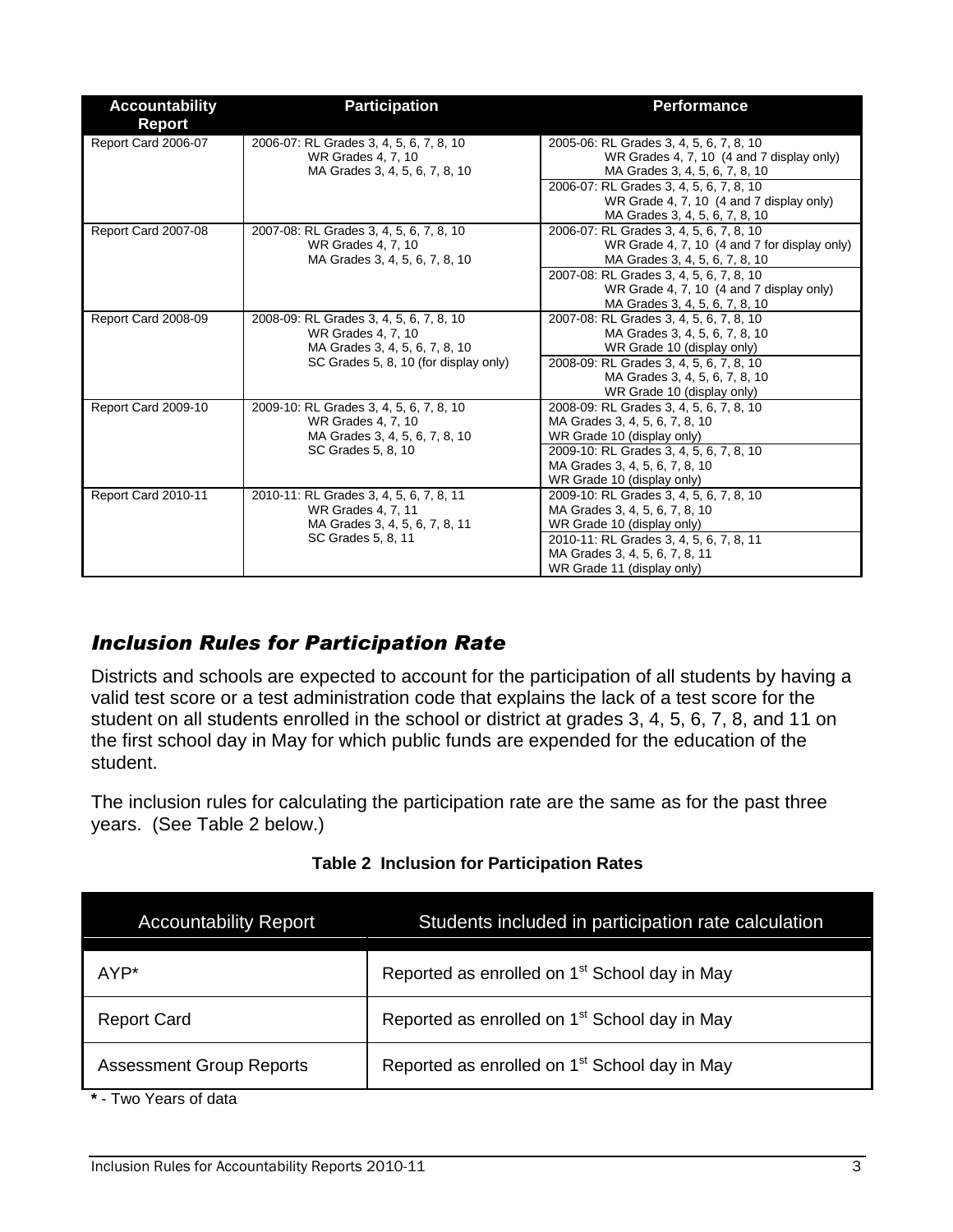A student is expected to participate in all required state tests that assess the content areas in which the student received instruction paid for by public funds. This includes registered home schooled students, privately schooled students, tuitioned students or any other students who are exempted from compulsory school attendance, and who are attending public schools or programs part time, if the student is claimed by any district for the equivalent ADM and the student received instruction provided by the district in the state content standards during the current school year. There are a few exceptions:

- (1) Students enrolled in grade 11 that met the high school standard in prior years:
	- a. Scores of grade 11 students who tested and met or exceeded the standard while identified as enrolled in grade 9 or grade 10 in a prior school year will be included in participation and performance calculations as valid test scores for the current school year. Because these students were in high school when attempting the high school assessment, they will be counted among participants during their  $11<sup>th</sup>$  grade year.
	- b. Scores of grade 11 students who tested and met or exceeded the standard in the previous school year and are repeating grade 11 in the current school year will be counted as valid test scores for the current school year.
	- c. Scores of grade 8 students who "target up" to the high school test and met or exceeded the standard two years prior to the current school year will be counted as valid test scores for the 11<sup>th</sup> grade school year in the school and district where the student is reported as enrolled on the first school day in May of the 11<sup>th</sup> grade year. Under NCLB, students are required to attempt their grade level assessment to be included among participants. When the student targets up, the score may be "banked" for inclusion in future AYP reports. This means that students who target up, taking the high school test in  $8<sup>th</sup>$  grade, must still attempt the  $8<sup>th</sup>$  grade assessment that same year. Students who do not take the  $8<sup>th</sup>$  grade assessment will be counted as nonparticipants. See [http://www.ode.state.or.us/apps/faqs/index.aspx?=111.](http://www.ode.state.or.us/apps/faqs/index.aspx?=111)
- (2) Registered home schooled students, private school students, tuitioned students and students attending public or private alternative programs part time that are not claimed by any district for ADM or did not receive instruction from the district in the state content standards during the current school year assessed by a required state test. Test scores or virtual records indicating non-participation from these students are excluded from accountability reports by marking the student"s test record in Student Staging with an Administration Code of 6. Note: Any student may request to participate in state tests. The scores of registered home schooled, private school students, or tuitioned students for whom any district does not claim or receive ADM are excluded from a district's assessment, AYP, or report card calculations or reports when the student"s test record in Student Staging is marked with an Administration Code of 6.
- (3) Foreign exchange students attending school in the United States for the first time after the first school day in May, 2010. Test scores from these students or virtual records indicating nonparticipation are excluded from accountability reports by marking the student"s test record in Student Staging with an Administration Code of 6.
- (4) Limited English Proficient (LEP) students during their first year of enrollment in U.S. schools may participate in the state"s language arts assessments, but are not required to do so. LEP students during their first year of enrollment in U.S. schools (enrolling after May 1, 2010) who take an English Language Proficiency Assessment will be counted as participating in the reading and writing assessments. LEP students during their first year of enrollment in U.S. schools are required to participate in the state"s mathematics and science assessments.

A detailed list of the inclusion rules by test type for participation and performance can be found below in Table 3.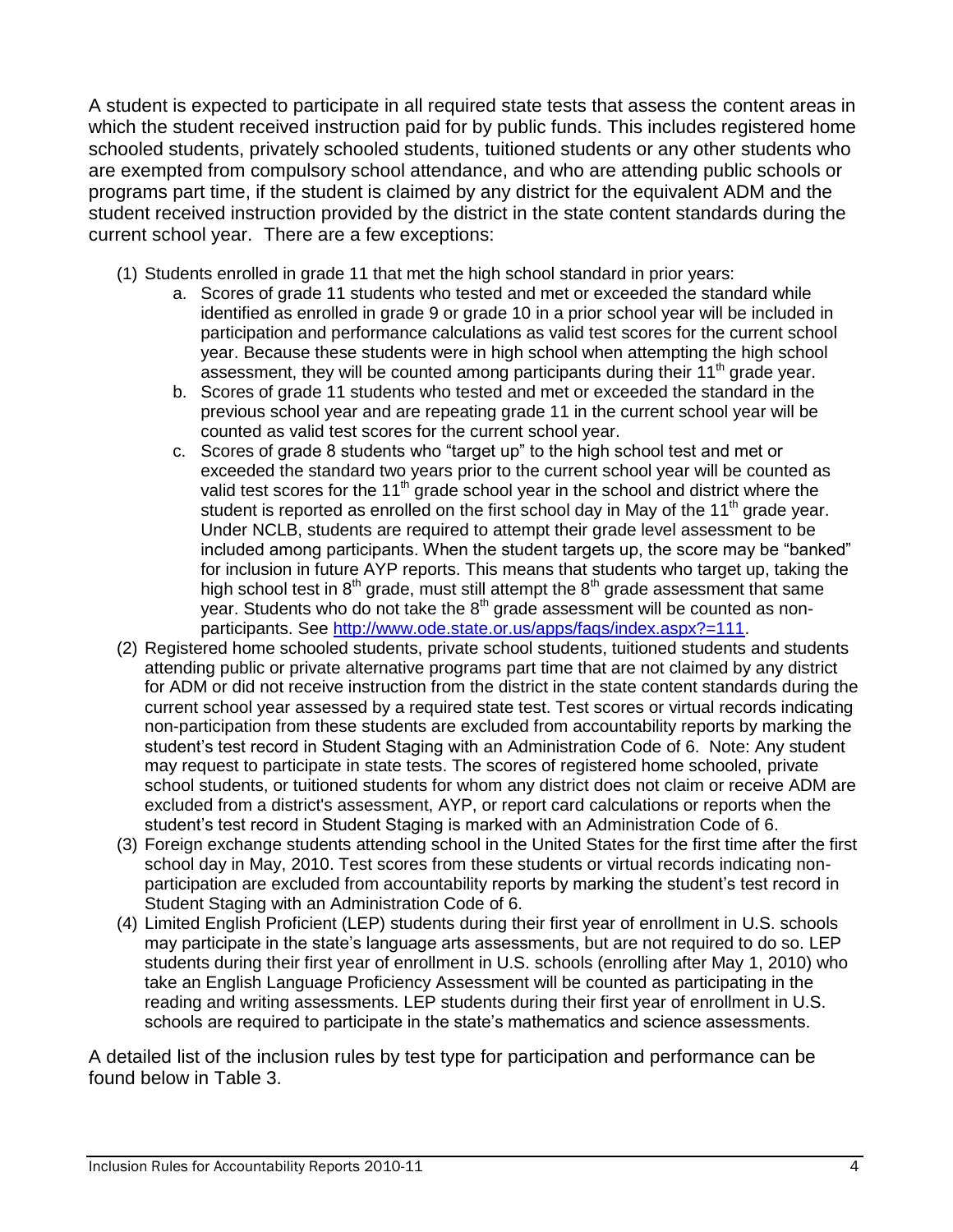| <b>Testing</b>                                                                                                           |                                    | <b>Assessment Group</b><br><b>AYP</b><br><b>Report Card Formula</b><br><b>Reports</b> |                                    |                   |                                    |                                    |
|--------------------------------------------------------------------------------------------------------------------------|------------------------------------|---------------------------------------------------------------------------------------|------------------------------------|-------------------|------------------------------------|------------------------------------|
| <b>Conditions</b>                                                                                                        | <b>Participation</b>               | Performance                                                                           | <b>Participation</b>               | Performance       | <b>Participation</b>               | Performance                        |
| Standard<br>assessments                                                                                                  | Included                           | Included                                                                              | Included                           | Included          | Included                           | Included                           |
| Standard with<br>accommodations                                                                                          | Included                           | Included                                                                              | Included                           | Included          | Included                           | Included                           |
| Target up <sup>(1)(5)</sup>                                                                                              | Included                           | Included                                                                              | Included                           | Included          | Included                           | Included                           |
| Target down <sup>(1)(2)</sup>                                                                                            | Included as<br>non-<br>participant | Not included                                                                          | Included as<br>non-<br>participant | Not included      | Included as<br>non-<br>participant | Not included                       |
| Extended<br>assessments                                                                                                  | Included                           | Included $^{(3)}$                                                                     | Included                           | Included $^{(3)}$ | Included                           | Included as<br>not met<br>standard |
| CLRAS <sup>(1)(2)</sup>                                                                                                  | Included as<br>non-<br>participant | Not included                                                                          | Included as<br>non-<br>participant | Not included      | Included as<br>non-<br>participant | Not included                       |
| Juried<br>assessment <sup>(1)</sup>                                                                                      | Included as<br>non-<br>participant | Not included                                                                          | Included as<br>non-<br>participant | Not included      | Included as<br>non-<br>participant | Not included                       |
| Modified<br>assessments <sup>(1)</sup>                                                                                   | Included as<br>non-<br>participant | Not included                                                                          | Included as<br>non-<br>participant | Not included      | Included as<br>non-<br>participant | Not included                       |
| <b>Exempted (First</b><br>year ELL for<br>reading or writing)                                                            | Included as<br>participant         | Not included                                                                          | Included as<br>participant         | Not included      | Included as<br>participant         | Not included                       |
| Partial (Non-<br>complete) tests <sup>(1)</sup>                                                                          | Included as<br>non-<br>participant | Not included                                                                          | Included as<br>non-<br>participant | Not included      | Included as<br>non-<br>participant | Not included                       |
| Non-consent of<br>parent for religious<br>or disability-related<br>reasons                                               | Included as<br>non-<br>participant | Not included                                                                          | Included as<br>non-<br>participant | Not included      | Included as<br>non-<br>participant | Not included                       |
| Absent/Non-<br>attempt/Non-<br>consent of student                                                                        | Included as<br>non-<br>participant | Not included                                                                          | Included as<br>non-<br>participant | Not included      | Included as<br>non-<br>participant | Not included                       |
| Side-by-Side<br>Spanish or Russian                                                                                       | Included                           | Included                                                                              | Included                           | Included          | Included                           | Included                           |
| Spanish Writing <sup>(4)</sup>                                                                                           | Not included                       | Not included                                                                          | Included                           | Not included      | Included                           | Included                           |
| Spanish Reading<br>(Available for<br>Grade 3 only) <sup>(4) (6)</sup>                                                    | Included                           | Included                                                                              | Included                           | Included          | Included                           | Included                           |
| Students enrolled<br>on the first school<br>day in May who<br>were enrolled<br>during a test<br>window and not<br>tested | Included as<br>non-<br>participant | Not included                                                                          | Included as<br>non-<br>participant | Not included      | Included as<br>non-<br>participant | Not included                       |

#### **Table 3 Inclusion Rules by Test Type/Conditions**

 $(1)$  Inclusion rules were changed in 2006-07 school year. See Executive Memorandum 004-2006-07, [http://www.ode.state.or.us/news/announcements/announcement.aspx?=1698.](http://www.ode.state.or.us/news/announcements/announcement.aspx?=1698)

<sup>(2)</sup> No longer an assessment option.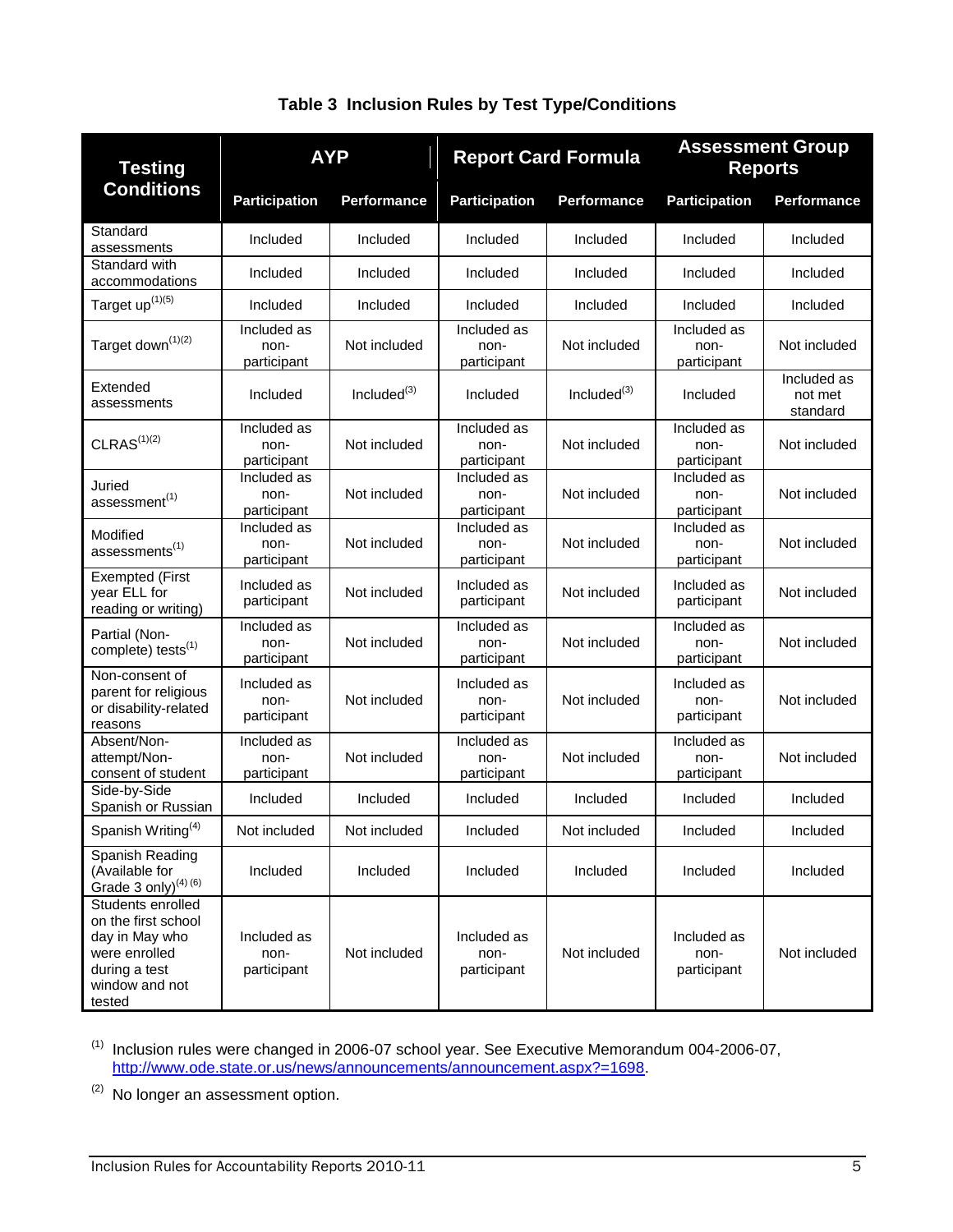- The percentage of extended assessments that meet the alternative achievement standards that can be included in the percentage of tests meeting standard is limited to 1% at the district level [Title I Final regulations section 200.13 as amended December 9, 2003]. For the purpose of determining AYP, the state must ensure that districts reclassify proficient scores above the 1% cap to count as non-proficient when the 1% cap is exceeded by a district. To account for small numbers of students in very small districts, reclassification of proficient test scores as non-proficient will not occur unless the number of test scores in the district meeting the alternative assessment standards exceeds four.
- $<sup>(4)</sup>$  NCLB allows states to offer students who are not proficient in English the opportunity to be tested in their</sup> native language in reading or English Language Arts for up to five years. These tests must be in a language and form most likely to yield accurate data about what such students know and can do in academic content areas (Section 1111(b)(3)(C)(ix-x)).

Students who are eligible are those who 1) have been educated in the United States for three or fewer consecutive years and 2) have not yet reached a sufficient level of English language proficiency such that being tested in English would produce a valid and reliable score.

After three years, a district may determine on a case-by-case basis that a student has not yet reached a level of English language proficiency sufficient to yield valid and reliable information on what such a student knows and can do on the English version of the reading or English language arts tests. At that time, the student may continue to respond in their native language for up to an additional two years.

In Oregon, eligible students are students reported in the NCLB English Language Proficiency Collection who are not proficient in English and enrolled in a U.S. school after May 1 of the fifth school year prior to the current school year. Test records for these students are marked with a "B" or "Y" in the Limited English Proficient Field (AYP\_LEP). Eligible assessments include Spanish reading offered by the State at grade 3, writing responses in Spanish or writing responses in the student"s native language that are submitted by the district as part of the State"s juried assessment process. Tests from eligible students that meet the standard are included as meeting standard in report card, AYP and reports of statewide assessment results (unless the student is a first year LEP student, in which case the results are excluded from the calculation of the percentage of students meeting standard in accountability reports). Tests from ineligible students are considered modifications and are included as non-participants in accountability reports, report cards, and reports of statewide assessment results and are excluded from the calculation of the percentage of students meeting standard.

- $<sup>(5)</sup>$  Under NCLB, students are required to attempt their grade level assessment to be included among</sup> participants when the student targets up to a test for which the score may be "banked" for inclusion in future AYP reports. This means that students who target up, taking the high school test in 8<sup>th</sup> grade must still AYP reports. attempt the  $8<sup>th</sup>$  grade assessment that same year. Students who do not take the  $8<sup>th</sup>$  grade assessment will be counted as non-participants beginning in 2006-07; all students targeting up must meet the standard for the test attempted in order to be counted as meeting standard in accountability reports.
- (6) In January 2011, ODE received approval from the U.S. Department of Education for the native language Spanish Reading assessment to be used for the purpose of AYP Accountability for eligible students enrolled in Grade 3. Students taking the Spanish Reading assessment still have only a total of three opportunities taken in any combination of Spanish and English. Following the approval from the USED, districts no longer need to ensure that students are tested in both English and Spanish for those using the Grade 3 Spanish Assessment.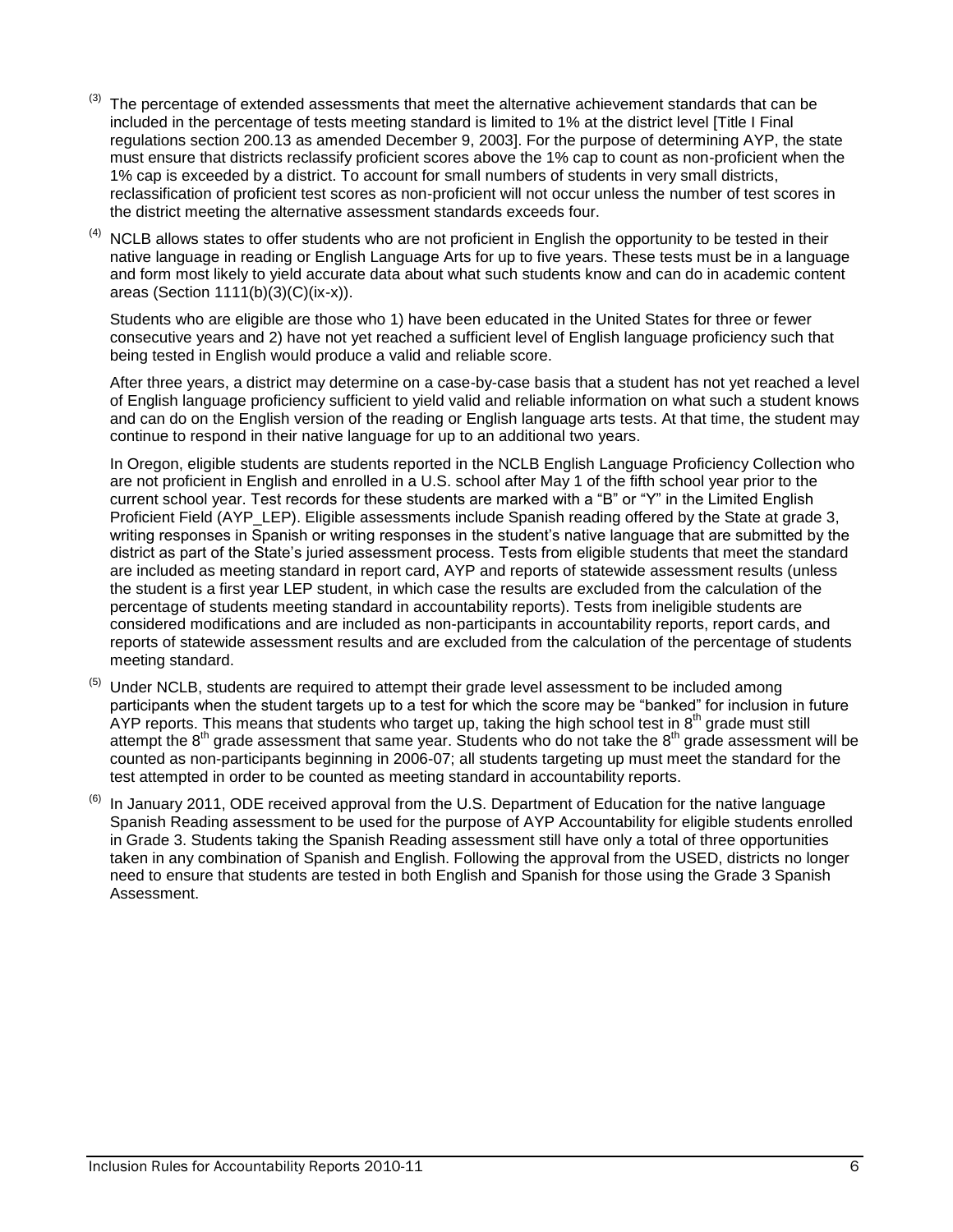### <span id="page-6-0"></span>*Inclusion Rules for Calculating the Students Meeting Standard*

The inclusion rules for calculating the percentage of students meeting standard remain the same for school year 2010-11 as listed in [Table 4.](#page-6-2)

<span id="page-6-2"></span>

| <b>Accountability Report</b>    | Students included in calculating percentage of students<br>meeting standard |
|---------------------------------|-----------------------------------------------------------------------------|
| <b>AYP</b>                      | Enrolled on 1 <sup>st</sup> school day in May for a full academic year.     |
| <b>Report Card</b>              | Enrolled on 1 <sup>st</sup> school day in May for a full academic year.     |
| <b>Assessment Group Reports</b> | Enrolled on 1 <sup>st</sup> school day in May                               |

#### **Table 4 Inclusion for Meeting Academic Assessment Standards**

#### <span id="page-6-1"></span>*Students excluded from the calculation of students meeting standard*

*Home Schooled/Private Schooled students* may request to participate in state tests. Test scores of registered home schooled, private school students, or tuitioned students for whom any district does **not** claim or receive ADM are excluded from accountability reports when the student"s test record in Student Staging is marked by the district with an Administration Code of 6.

*Foreign exchange students* enrolling in school in the United States for the first time after the first school day in May, 2010. Test scores from these students are excluded from accountability reports when the student"s test record in Student Staging is marked by the district with an Administration Code of 6.

The scores of *Beginning LEP students* during their first year of enrollment in U.S. schools (after May 1, 2010) who take state assessments are excluded from the calculation of the percentage of students meeting standard in all accountability reports. Test records for these students are marked with a "B" (beginning year LEP with English Language Proficiency Assessment (ELPA)) or "A" (beginning year LEP without an ELPA) in the Limited English Proficient field (AYP LEP) based on information provided by the district in the NCLB English Language Proficiency Collection. Test scores with a "B" or "A" in the LEP field are excluded from the calculation of the percentage of students meeting standard in accountability reports. More detailed information related to LEP students can be found in [Table 9.](#page-13-1)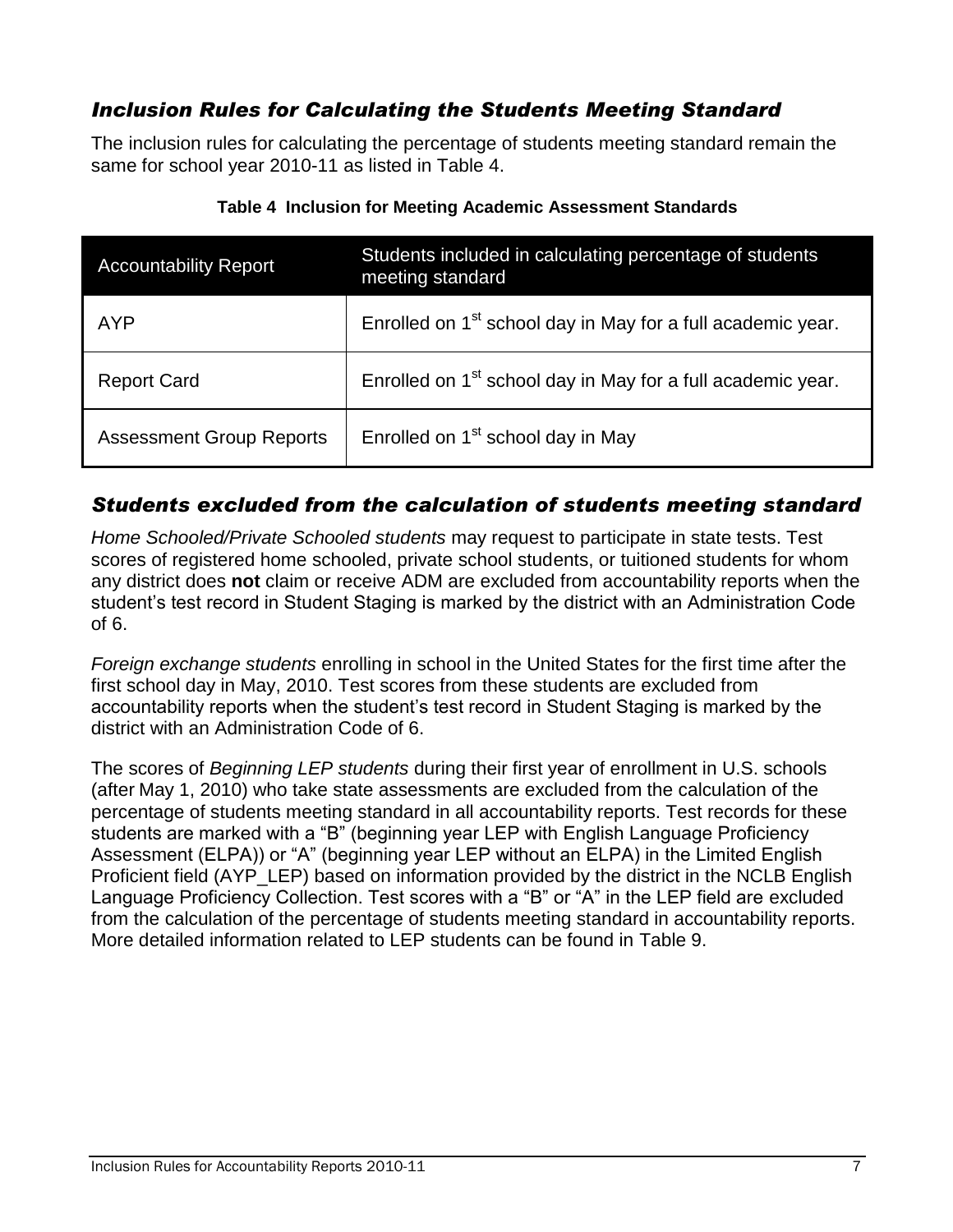### <span id="page-7-0"></span>*Inclusion of Students in District Special Education Programs*

In the Third Period Cumulative ADM Collection, districts identify students enrolled in schools that are placed in district-wide special education programs. The assessment results and attendance for students served by district special education programs are excluded from the calculations for determining if a school met AYP. The district is still accountable for the attendance and performance of these students, and the scores are included in the district"s AYP determination, report card, and reports of statewide assessment results.

Students with disabilities who are instructed in a general education setting, regular classroom and/or resource room, for 40% of their time or more are included in the school accountability reports (school = school of residence) with other students in the same grade, class, and school. These are students who are reported on the December Special Education Child Count (SECC) in the special education federal placement categories of

- "instruction in regular classes" (including special education and related services instruction and support provided in a resource room for less than 21% of the student"s instructional day) [Federal Placement Code = 30] or
- "instruction in regular class, with resource room support" (including special education and related services instruction and support provided in a resource room environment for 21- 60% of the student"s instructional day) [Federal Placement Code = 31].

Students with disabilities who are instructed in a general education classroom for less than 40% of their time will be included only in district accountability reports (district = district of residence). These are students who are reported in one of the following district special education placements [Federal Placement Code = 32 or higher]: separate class (placement in which students are served more than 60% of their school day away from the general education classroom environment); special schools (including public and private residential and day placements); hospitals and institutions; and homebound (not home schooled).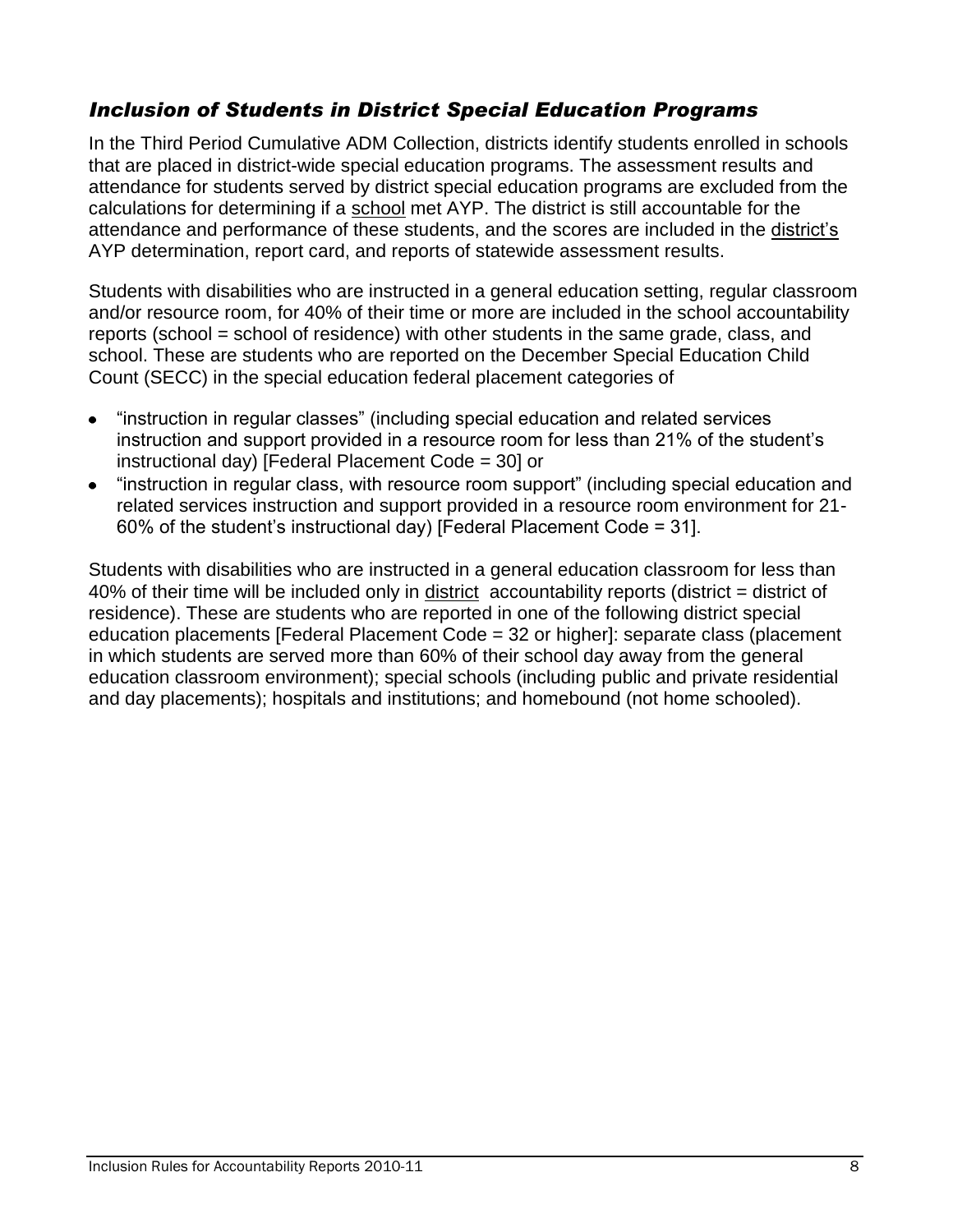## <span id="page-8-0"></span>**II. Test Validity and Highest Test Score**

### <span id="page-8-1"></span>*Determining a Valid Test*

Test administration is considered when determining if a test is valid. [Table 5](#page-8-2) identifies test administration codes (CalcAdminCd) related to the student, and Table 6 identifies situations related to testing errors and its impact on participation or performance calculations.

<span id="page-8-2"></span>

| Administration<br>Code<br>(CalcAdminCd) | <b>Definition</b>                                                                                                                                                                   | Participation<br>Indicator | Performance<br><b>Test Score</b> |
|-----------------------------------------|-------------------------------------------------------------------------------------------------------------------------------------------------------------------------------------|----------------------------|----------------------------------|
|                                         | Absent (for an extended period of time) or Student Refusal = A student who is absent<br>during the entire testing window and make-up testing period.                                | Non-<br>participant        | Not used                         |
| 3                                       | Modified $-$ Language $=$ A student who is non-literate in the language of the test and<br>participates in the assessment under modified conditions.                                | Non-<br>participant        | Not used                         |
| 5                                       | Modified $-$ Disability $=$ A student with a disability who participates in the assessment<br>under modified conditions.                                                            | Non-<br>participant        | Not used                         |
| 6                                       | Home Schooled Student, Foreign Exchange Student or an Out-of-State student                                                                                                          | Not used                   | Not used                         |
| 7                                       | Parent Request $= A$ student whose parents request that the student not participate in<br>testing for religious or disability related reasons.                                      | Non-<br>participant        | Not used                         |
| 8                                       | Not Enrolled During Test Window = A student without a valid test score that was<br>enrolled on the first school day in May but not during the school's testing window.              | Not used                   | Not used                         |
| 9                                       | Medical Emergency = A student who cannot take the State assessment during the<br>entire testing window, including the make-up dates, because of a significant medical<br>emergency. | Not used                   | Not used                         |
| U                                       | Invalidated test(s) with no opportunity to retest                                                                                                                                   | Non-<br>participant        | Not used                         |
| E                                       | No Reading, Writing, Listening & Speaking per IEP team (available only for ELPA<br>tests)                                                                                           | Non-<br>participant        | Not used                         |

#### **Table 5 Non-Participants Identified by Test Administration Codes**

#### **Table 6 Handling of Test Administration Errors**

| <b>Situation</b>                                                                                                                                        | <b>Effect on</b><br><b>Accountability for</b><br>Performance | <b>Effect on Accountability</b><br>for Participation | <b>ODE</b> action on test<br>record (i.e. invalidate or<br>delete) |
|---------------------------------------------------------------------------------------------------------------------------------------------------------|--------------------------------------------------------------|------------------------------------------------------|--------------------------------------------------------------------|
| The test was administered in a manner that is<br>inconsistent with parent request for refusal or request<br>for a specific mode (i.e. paper or Online). | Excluded                                                     | Non-participation if no<br>other test                | Set TstValidFg to 'N'                                              |
| The test was administered in a manner that is<br>inconsistent with a student's IEP (or lack thereof)                                                    | Excluded                                                     | Non-participation if no<br>other test                | Set TstValidFg to 'N'                                              |
| The test was compromised by a teacher/administrator                                                                                                     | Excluded                                                     | Non-participation if no<br>other test                | Set TstValidFg to 'N'                                              |
| The test was compromised by a student                                                                                                                   | Excluded                                                     | Non-participation if no<br>other test                | Set TstValidFq to 'N'                                              |
| Test not presented in a valid manner (e.g., Online<br>display issues)                                                                                   | Excluded                                                     | Non-participation if no<br>other test                | Set TstValidFq to 'N'                                              |
| Test scored incorrectly                                                                                                                                 | Included (with rescore)<br>where possible)                   | Counts for participation                             | None                                                               |
| Student refused to complete test (at least 5 responses<br>on Online test or at least 10 on paper test)                                                  | Excluded                                                     | Non-participation if no<br>other test                | Set TstValidFg to 'N'                                              |
| Student took wrong test                                                                                                                                 | Excluded                                                     | Non-participation if no<br>other test                | Set TstValidFg to 'N'                                              |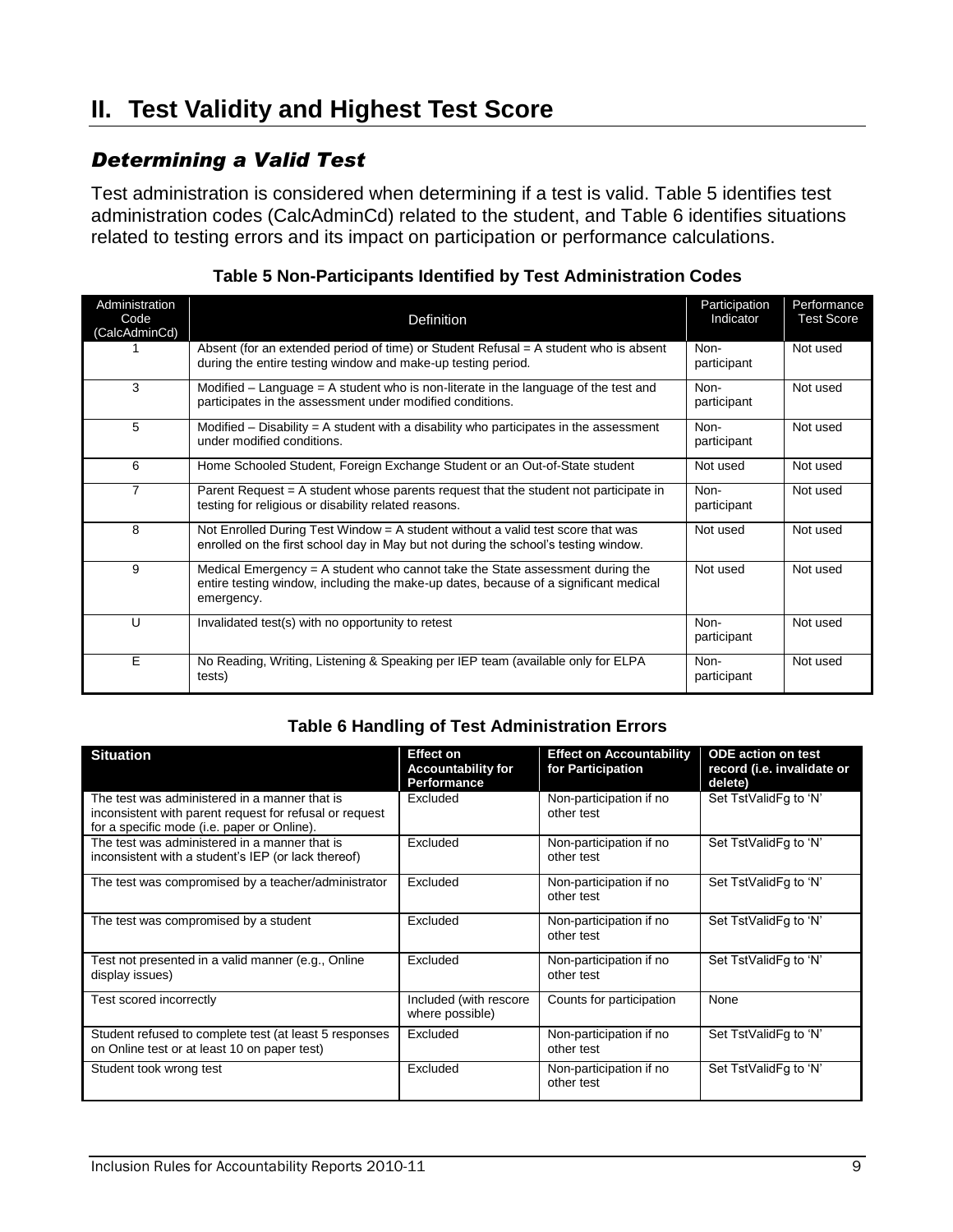Other factors also contribute to the determination of a valid test, such as whether the Writing response was scorable and not off-topic or blank. Students may take the Reading or Writing Test in Spanish only if the students have been in an LEP program for less than 5 years. (See [Table 11.](#page-15-0))

### <span id="page-9-0"></span>*Determining a Student's Highest Test Score*

Many students attempt multiple state assessments in the same subject during a single school year. For reporting purposes, the Department of Education must determine the highest test score the student (SSIDBestScore) the student has earned in each content area. This highest score is included in calculations for the school in which the student was enrolled on the first school day in May regardless of the school of enrollment when the test was administered. The algorithm for determining this highest score is included in [Table 7](#page-10-0) below.

The goal in assigning the highest test score is to arrive at a valid decision regarding student performance. With that goal in mind, each test is first evaluated to determine that it meets the attemptedness criteria (at least 10 responses if paper and pencil, at least 5 responses if Online, scorable if in writing). After identifying all complete attempts on the part of the student, the outcome of each is evaluated to determine which score represents the student"s highest.

Each score is checked for the administration type. Those scores representing Online or paper and pencil tests are considered higher than scores from extended assessments.

This is followed by a check of the student"s grade of enrollment. For students who were enrolled in two different grades during the current school year, the grade of enrollment will determine the performance standards used with the student"s score.

All remaining test scores at the enrolled grade level are evaluated against performance standards with the highest performance level being credited to the student and school. If a student has multiple scores at the same performance level, the highest score within that performance level is designated the student"s highest score.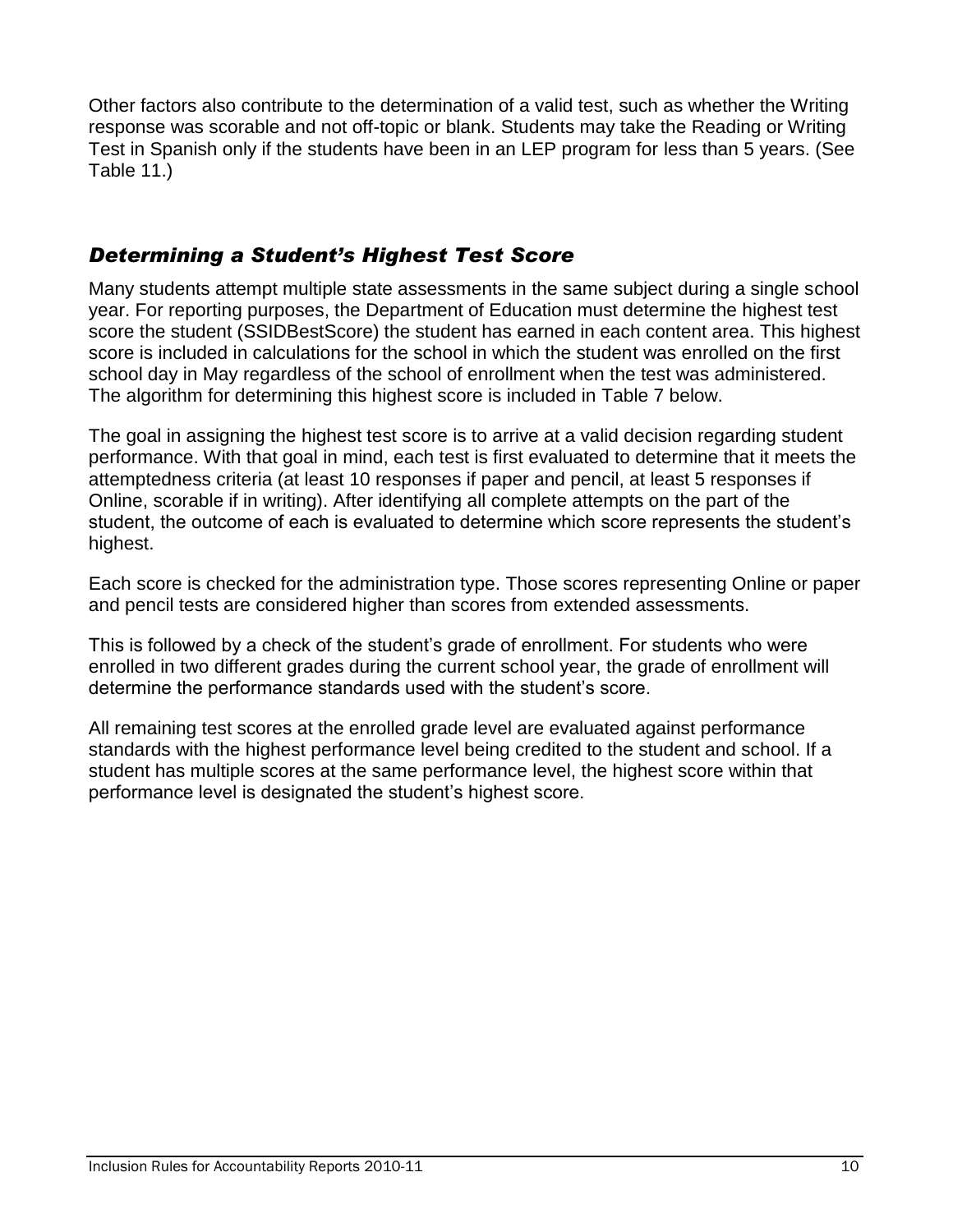#### **Table 7 Highest Test Score Resolution Rules – Determining a Student's Best Score**

<span id="page-10-0"></span>Rules for selecting highest score per student per subject is indicated by the data field called SSIDBestScore.

Oregon Department of Education (ODE) is setting

SSIDBestScore = "Y" for "Best Score" for each student as identified by a unique SSID using the following rank order criteria: [NOTE: Data field names are based on "Adjustments" download file format]

- I. Valid Test Rank Order
	- 1. TSTVALIDFG = "Y"
	- 2. TSTVALIDFG = "V" (Virtual record)
	- 3. TSTVALIDFG = "N"

For test records where TSTVALIDFG = "Y"

- II. Assessments of the Academic Achievement and Alternate Achievement Standards
	- 1. SRTTSTTYP = "T" or "P" (Online, Paper Pencil)
	- 2. SRTTSTTYP = "X" (alternate standard Extended Assessment indicator)
- III. Enrolled Grade of Student (applies only to students enrolled at two different grades during the current school year) 1. ENRLGRADE = ("12", "11", "10", "09") 5. ENRLGRADE = "05"
	- 2. ENRLGRADE = "08"
	-
	- 3. ENRLGRADE = "07"
	- 4. ENRLGRADE = "06"
- IV. Target up (When enrolled grade = "08" only)
	- 1. CHALLENGE is blank
	- 2. CHALLENGE =  $H'$
- V. Performance Level Rank Order
	- 1. PL5G\_TOT = 5
	- 2. PL5G TOT =  $4$
	- 3. PL5G\_TOT = 3

6. ENRLGRADE = "04" 7. ENRLGRADE = '03'

- 4. PL5G\_TOT = 2
- 5. PL5G\_TOT = 1
- 6. PL5G\_TOT = 0 (defined as not applicable)

- VI. Score Rank Order
	- \* For TESTSUBJ = RL, MA, SC, SS use highest RIT\_TOT numeric score
	- \* For TESTSUBJ =WR use highest composite TotCompScoreGrd
	- numeric score for the Student's Grade level, where LANGUAGE <> S

NOTE: Score Rank Order only applies to the following test types, since other test types do not have numeric scores available: SRTTSTTYP = "P" (paper-pencil) and "T" (Online)

VII. Latest Test Rank Order

1. TSTDT

VIII. Latest Test Event Identifier number

1. Highest "First 8 numbers of PADMID text data field"

#### **ADDITIONAL NOTES:**

Virtual records

Virtual records (TSTVALIDFG = "V") are created for any student who does not have a valid test score. This includes students not  $\bullet$ completing tests or taking modified administrations of assessments.

Attemptedness and invalid tests:

- Partial tests (TSTATMPTFG = 'P') are 1 to 4 responses on Online tests and 1 9 responses on paper and pencil tests. Partial  $\bullet$ tests have insufficient responses to score and are invalid tests (TSTVALIDFG = N).
- Non-attempts (TSTATMPTFG = "N") are invalid tests (TSTVALIDFG = N).
- Other tests considered as invalid tests (TSTVALIDFG = N) include below the enrolled grade of the student (target down), modified test administrations, native language responses from ineligible LEP students, non-scorable writing responses, and invalid test administrations.

Target Up

 $8<sup>th</sup>$  grade students must be assessed at grade level and the results reported to parents. The scores of  $8<sup>th</sup>$  grade students who target up and meet the high school standard will be eligible for identification and reporting as the highest score of the student when the student enrolls in 11<sup>th</sup> grade.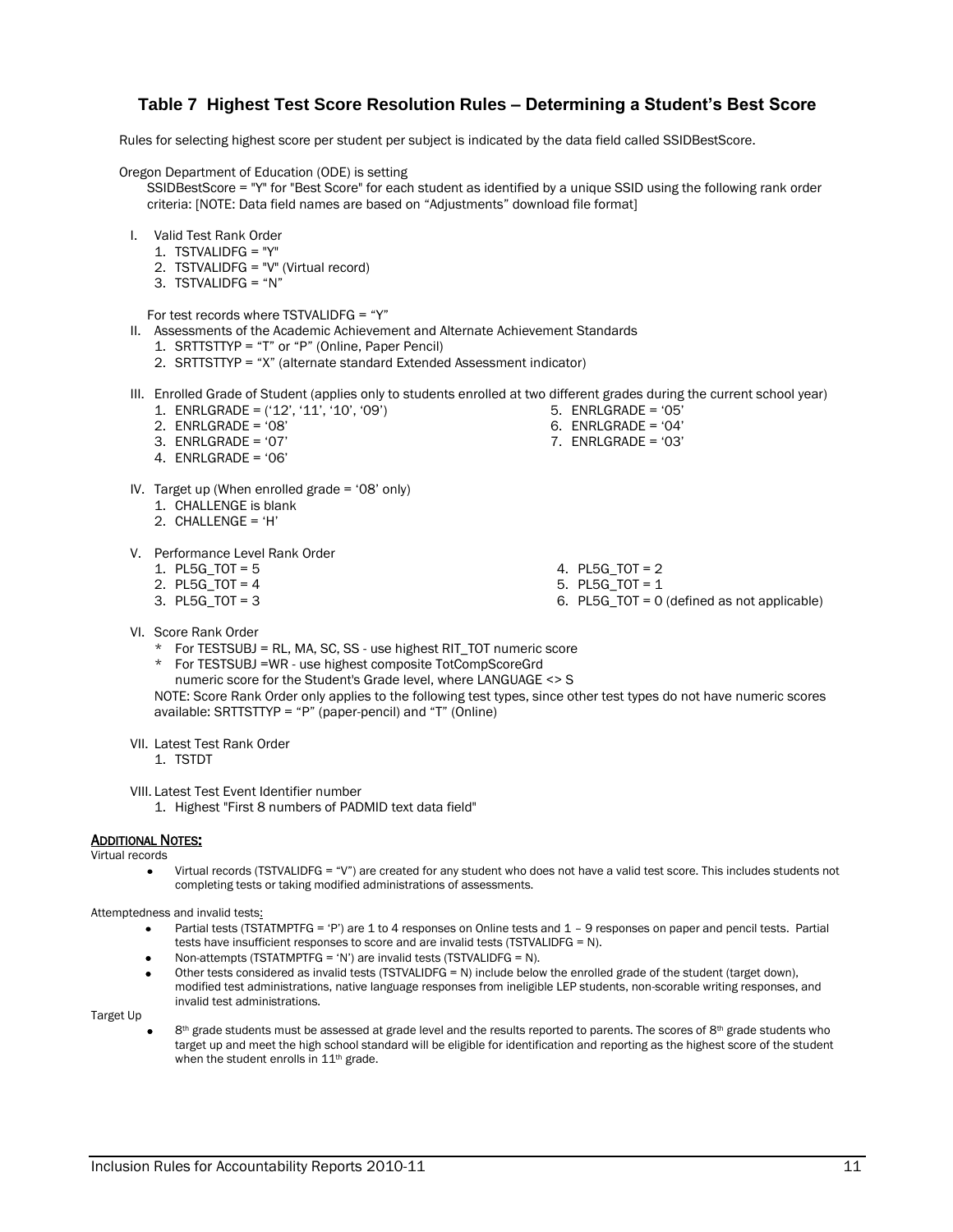## <span id="page-11-0"></span>**III. Assigning the Highest Score to a District for Inclusion in Accountability Reports**

Inclusion of student test results in school and district accountability reports is based on all students enrolled in the school or district at grades 3, 4, 5, 6, 7, 8, and 11 on the first school day in May for which public funds are expended for the education of the student. The highest score earned by a student during the school year, no matter where the student was enrolled when tested, is assigned to the school and district of enrollment of the student on the first school day in May.

ODE generates a "virtual" test record for any student reported as enrolled at grades 3, 4, 5, 6, 7, 8, and 11 on the first school day in May if there is no valid test score posted in Student Staging for the student during the school year. These students are generally counted as nonparticipants in accountability reports (see Section III).

Districts report the resident school and district of students on the first school day in May in the Third Period Cumulative ADM Collection. The resident district and school of the student is the district and school responsible for the education of the student and for which public funds are expended for the education of the student. The resident district and school of the student may not be the same as the district and school in which the student receives his or her education (the attending district and attending school). The resident district and school of the student identified in this collection is where the student"s highest score is assigned for inclusion in accountability reports. The May 1 (ParticSchlInstID) school and May 1 (ParticDistInstID) district are noted on test records. The resident school and district on test records is the school and district in which the student was a resident when the test was taken. Note that the Federal Educational Rights and Privacy Act (FERPA) prohibits the state from electronically transferring assessment results between school districts when students move.

As noted in Section III, the inclusion of test results in the calculation of the percentage of students meeting standard for report card or AYP determinations is dependent on whether the student was enrolled for a full academic year in the school or district. Oregon's definition of a "full academic year" is enrollment in a school or district for more than one half of the instructional days in the school or district prior to the first school day in May. (Note: the number of days enrolled does not have to be consecutive. Enrollment may be part time or full time.)

[Table 8](#page-12-0) shows some example scenarios of students moving between districts and the application of the inclusion rules described in the next section.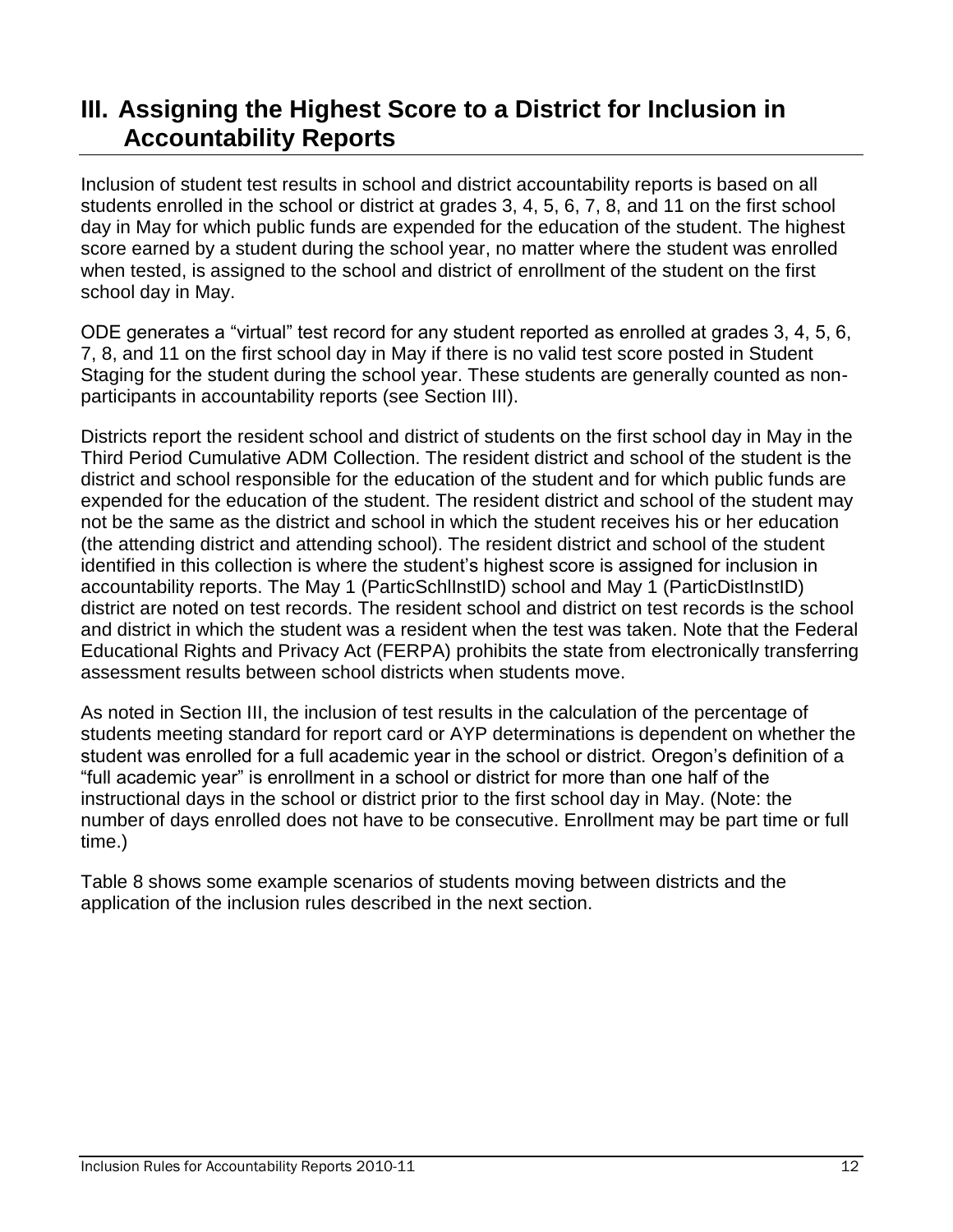| Enrolled in | Enrolled on | Highest<br>test score | Enrolled in     | Enrolled on | Highest test<br>score | Participation<br>credited to | Performance<br>credited to |
|-------------|-------------|-----------------------|-----------------|-------------|-----------------------|------------------------------|----------------------------|
| District A  | 9/1/2010    | Y                     | District B      | 11/1/2010   | N                     | District B                   | District B                 |
| District A  | 9/1/2010    | N                     | District B      | 11/1/2010   | Y                     | District B                   | District B                 |
| District A  | 9/1/2010    | Y                     | District B      | 4/1/2011    | N                     | <b>District B</b>            | None*                      |
| District A  | 9/1/2010    | N                     | District B      | 4/1/2011    | Y                     | <b>District B</b>            | None*                      |
| District A  | 9/1/2010    | Y                     | Out of<br>state | 11/15/2010  | N                     | None                         | None                       |
| District A  | 9/1/2010    | Y                     | Out of<br>state | 4/15/2011   | N                     | None                         | None                       |

<span id="page-12-0"></span>**Table 8 Examples of Participation Credited to District Identified First School Day in May**

\* Performance is credited to neither district for AYP and Report Card if a student is not enrolled for a Full Academic Year. Performance is credited to District B in Assessment Group Reports.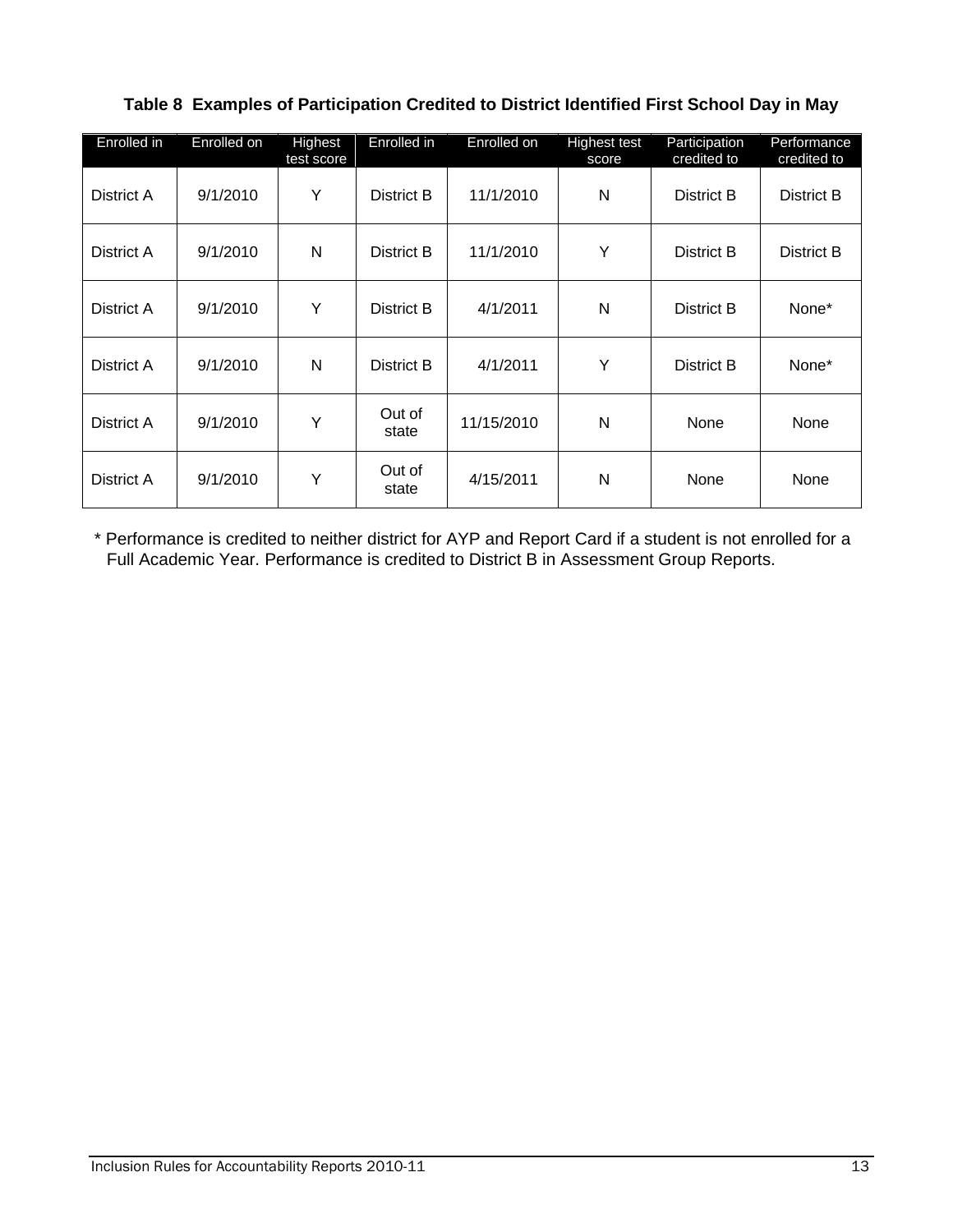## <span id="page-13-0"></span>**IV. Additional Useful Technical Rules**

<span id="page-13-1"></span>

| <b>NCLB LEP collection</b><br><b>Record Type Code</b><br>(LEPRecTypCd) | <b>ELPA</b><br>required<br>in 10-11 | Inclusion<br>in LEP<br>subgroup | <b>Student Centered Staging assigned AYP code</b><br>(AYP_LEP)                                        | <b>Additional notes</b>                                                             |
|------------------------------------------------------------------------|-------------------------------------|---------------------------------|-------------------------------------------------------------------------------------------------------|-------------------------------------------------------------------------------------|
| $1A - LEP$ student                                                     |                                     |                                 | $B -$ Beginning LEP with ELPA (Start > 5/1/10), or                                                    | Eligible to use ELPA in place of                                                    |
| entered and served<br>during 2010-11                                   | YES*                                | <b>YES</b>                      | $A -$ Beginning LEP without ELPA (Start > $5/1/10$ )                                                  | participation in Reading or Writing test<br>Eligible to take Reading or Writing in  |
|                                                                        |                                     |                                 |                                                                                                       | Spanish if less than 5 years in LEP                                                 |
|                                                                        |                                     |                                 |                                                                                                       | program (Start date <= 5/1/10 and<br>>5/1/06)                                       |
| $1B - LEP$ student                                                     |                                     |                                 | Y - Year 2-5 (Only if Start $\lt$ =5/1/10 and >                                                       | Eligible to take Reading or Writing in<br>Spanish if less than 5 years in LEP       |
| continuing (Start date<br>prior to 2010-11)                            | YES*                                | <b>YES</b>                      | $5/1/06$ ), or<br>$E -$ Experienced LEP (if Start $\leq 5/1/06$ )                                     | program (Start date <=5/1/10 and                                                    |
| $1C - LEP$ student exited                                              |                                     |                                 | $X -$ Exited LEP with ELPA (Exit Date $> 5/1/11$ ),                                                   | >5/1/06<br>Eligible to take Reading or Writing in                                   |
| during 2010-11                                                         | YES*                                | <b>YES</b>                      | or                                                                                                    | Spanish if less than 5 years in LEP<br>program (Start date <=5/1/10 and             |
|                                                                        |                                     |                                 | $W -$ Exited LEP with ELPA (Exit Date $\leq 5/1/11$ )                                                 | $>5/1/06$ ) and if LEP Exit Date <= $5/1/11$                                        |
|                                                                        |                                     |                                 |                                                                                                       | NOTE: Exited LEP without ELPA will be<br>identified as "not" exited for             |
|                                                                        |                                     |                                 |                                                                                                       | accountability reporting and assigned one                                           |
|                                                                        |                                     |                                 |                                                                                                       | of the following codes depending on LEP<br>start date: $AYP_{E}E = A$ , Y or E (see |
|                                                                        |                                     |                                 |                                                                                                       | above)                                                                              |
| $1D$ - LEP student re-<br>entered after exiting in a                   |                                     |                                 | Y - Year 2-5 (Only if Start $\lt$ =5/1/10 and $>$<br>$5/1/06$ ), or                                   | Eligible to take Reading or Writing in<br>Spanish if less than 5 years in LEP       |
| prior year                                                             | YES*                                | <b>YES</b>                      | $E -$ Experienced LEP (if Start $\leq 5/1/06$ )                                                       | program (Start date <= 5/1/10 and<br>>5/1/06                                        |
| $1E - LEP$ student in an                                               |                                     |                                 | $B -$ Beginning LEP with ELPA (Start > 5/1/10), or                                                    | Eligible to take Reading or Writing in                                              |
| LEP program but did not<br>take ELPA **                                | YES*                                | <b>YES</b>                      | A - Beginning LEP without ELPA (Start ><br>$5/1/10$ , or                                              | Spanish if less than 5 years in LEP<br>program (Start date <= 5/1/10 and            |
|                                                                        |                                     |                                 | Y - Year 2-5 (Only if Start $\lt$ =5/1/10 and $>$                                                     | >5/1/06)                                                                            |
|                                                                        |                                     |                                 | $5/1/06$ ), or                                                                                        |                                                                                     |
|                                                                        |                                     |                                 | $E -$ Experienced LEP (if Start $\leq 5/1/06$ )<br>$B -$ Beginning LEP with ELPA (Start > 5/1/10), or | Eligible to take Reading or Writing in                                              |
| $4N -$ Eligible LEP<br>student declined services                       | YES*                                | <b>YES</b>                      | Y - Year 2-5 (Only if Start $<$ =5/1/10 and >                                                         | Spanish if less than 5 years eligible LEP                                           |
| and took ELPA                                                          |                                     |                                 | $5/1/06$ ), or                                                                                        | (Start date <= 5/1/10 and > 5/1/06)                                                 |
|                                                                        |                                     |                                 | $E -$ Experienced LEP (if Start $\leq 5/1/06$ )                                                       | Eligible to take Reading or Writing in                                              |
|                                                                        |                                     |                                 | $X -$ Exited LEP with ELPA (Exit Date $> 5/1/11$ ),<br>or                                             | Spanish if less than 5 years in LEP<br>program (Start date <= 5/1/10 and            |
|                                                                        |                                     |                                 | $W -$ Exited LEP with ELPA (Exit Date $\leq 5/1/11$ )                                                 | $>5/1/06$ ) and if LEP Exit Date $\leq 5/1/11$                                      |
| $40$ - Eligible LEP                                                    | <b>NO</b>                           | <b>YES</b>                      | $A -$ Beginning LEP without ELPA (Start > 5/1/10)                                                     | Eligible to take Reading or Writing in<br>Spanish if less than 5 years eligible LEP |
| student declined services<br>and was enrolled outside                  |                                     |                                 | Y - Year 2-5 (Only if Start $<$ =5/1/10 and ><br>$5/1/06$ ), or                                       | (Start date <=5/1/10 and >5/1/06)                                                   |
| the ELPA window                                                        |                                     |                                 | $E -$ Experienced LEP (if Start $\leq 5/1/06$ )                                                       |                                                                                     |
| Prior 2 years of NCLB<br><b>LEP Collections</b>                        |                                     |                                 |                                                                                                       |                                                                                     |
| $1C - LEP$ student exited                                              |                                     |                                 | T - Transitioning Former LEP student not re-                                                          |                                                                                     |
| in prior 2 years (2008-09<br>or 2009-10) and not                       | NO.                                 | <b>YES</b>                      | entered in 2010-11 and in:<br>2008-09 LEP collection with                                             |                                                                                     |
| reentered 2010-11                                                      |                                     |                                 | Exit date $>$ = 8/15/08 and < 8/15/09, or                                                             |                                                                                     |
|                                                                        |                                     |                                 | 2009-10 LEP collection with<br>Exit date $>$ = 8/15/09 and < 8/15/10                                  |                                                                                     |
| <b>Not included LEP</b><br>subgroup                                    |                                     |                                 |                                                                                                       |                                                                                     |
| $3H - Not$ Eligible for                                                |                                     |                                 | $N - Not LEP student$                                                                                 |                                                                                     |
| LEP services (due to                                                   | <b>NO</b>                           | NO.                             |                                                                                                       |                                                                                     |
| proficient score on<br>placement test)                                 |                                     |                                 |                                                                                                       |                                                                                     |

#### **Table 9 LEP Valid Codes Assigned to AYP\_LEP flag**

\* Virtual records will be created in the ELPA database to identify LEP students who were required to participate in the ELPA and did not take an ELPA in the 2010-11 year.

\*\* All LEP collection records claiming or disclaiming participation in an ELPA test are verified against the valid ELPA test records and will be reflected in the accountability reporting codes under the AYP\_LEP field in Student Staging.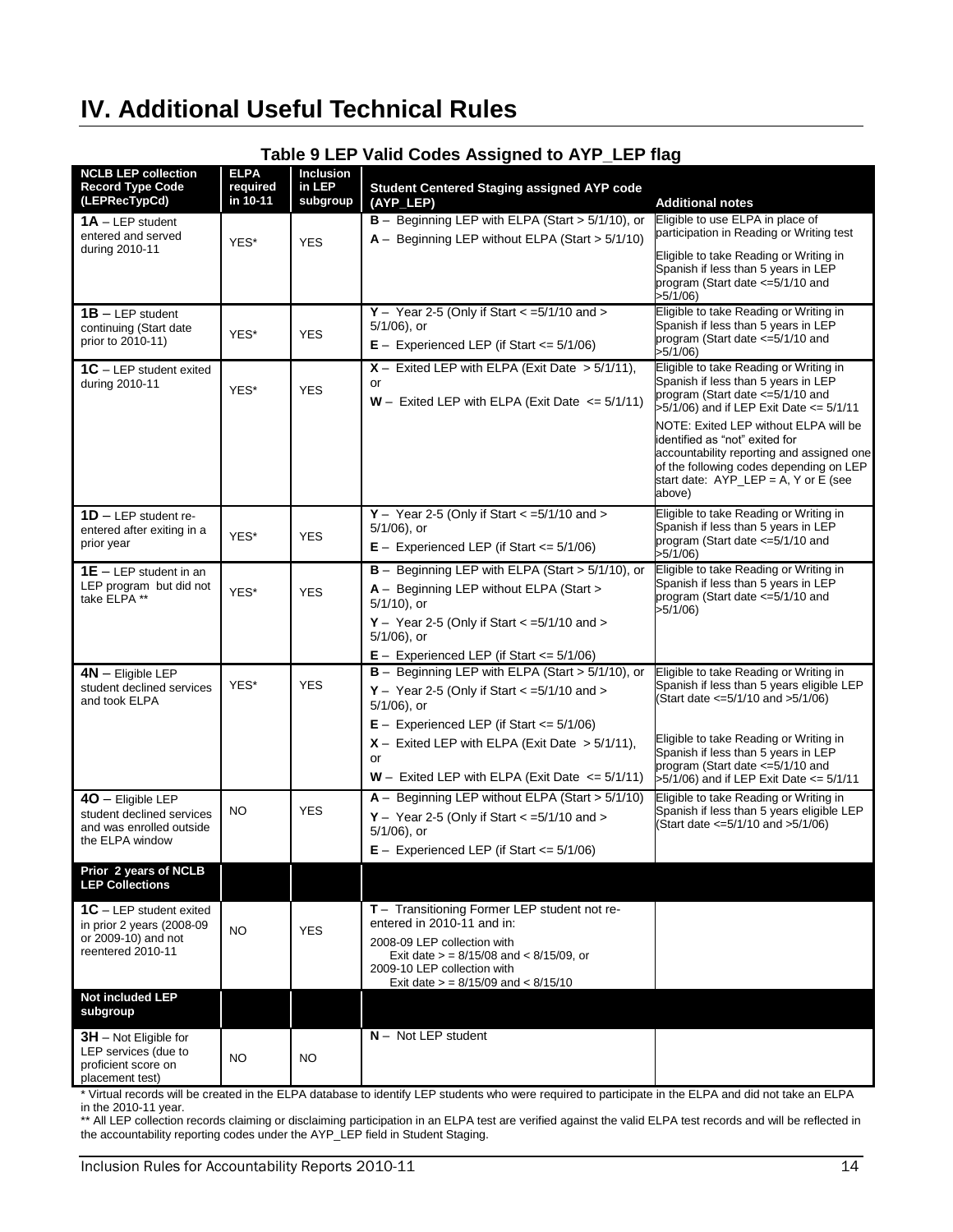#### **Table 10 Comparison of AYP and Report Card Data Sources and Definitions**

|                         |                                                                                                                                                                                                                                                                                                                                                                                                                                                                                                                                                                                                                                                                  | 2010-2011 AYP Designation                                                                                                                                                                                                                                                                                                                                                                          | 2010-2011 School and District Report Cards                                                                                                                                                                                                                                                                                                                                                                                                                                                                                                                                                                                                                                      |                                                                                                                                                                                                                                                                                                                                                                                   |  |
|-------------------------|------------------------------------------------------------------------------------------------------------------------------------------------------------------------------------------------------------------------------------------------------------------------------------------------------------------------------------------------------------------------------------------------------------------------------------------------------------------------------------------------------------------------------------------------------------------------------------------------------------------------------------------------------------------|----------------------------------------------------------------------------------------------------------------------------------------------------------------------------------------------------------------------------------------------------------------------------------------------------------------------------------------------------------------------------------------------------|---------------------------------------------------------------------------------------------------------------------------------------------------------------------------------------------------------------------------------------------------------------------------------------------------------------------------------------------------------------------------------------------------------------------------------------------------------------------------------------------------------------------------------------------------------------------------------------------------------------------------------------------------------------------------------|-----------------------------------------------------------------------------------------------------------------------------------------------------------------------------------------------------------------------------------------------------------------------------------------------------------------------------------------------------------------------------------|--|
|                         | Definitions                                                                                                                                                                                                                                                                                                                                                                                                                                                                                                                                                                                                                                                      | Sources of Data                                                                                                                                                                                                                                                                                                                                                                                    | Definitions                                                                                                                                                                                                                                                                                                                                                                                                                                                                                                                                                                                                                                                                     | Sources of Data                                                                                                                                                                                                                                                                                                                                                                   |  |
| Participation           | Number of valid test scores from all<br>students enrolled in the school on First<br>school day in May divided by (The<br>expected number of tests from students<br>enrolled on First school day in May - the<br>number of students without test scores<br>that were not enrolled during the testing<br>window(s) for the assessment - the<br>number of records from students with<br>administration code of 6 (Home<br>Schooled/Foreign Exchange/Out of State<br>students))<br>LEP students in their first year of the LEP<br>program are credited with participation in<br>Reading if they have taken the English<br>Language Proficiency Assessment<br>(ELPA). | Designations based on the following<br>OAKS tests administered in 2009-2010<br>and 2010-2011 to students enrolled in<br>the school or district on the first school<br>day in May:<br>In 2009-2010:<br>Reading grades 3, 4, 5, 6, 7, 8, 10<br>Math grades 3, 4, 5, 6, 7, 8, 10<br>In 2010-2011:<br>Reading grades 3, 4, 5, 6, 7, 8, 11<br>Math grades 3, 4, 5, 6, 7, 8, 11                          | Number of valid test scores from all<br>students enrolled in the school on First<br>school day in May divided by (The<br>expected number of tests from students<br>enrolled on First school day in May - the<br>number of students without test scores<br>that were not enrolled during the testing<br>window(s) for the assessment $-$ the<br>number of records from students with<br>administration code of 6 (Home<br>Schooled/Foreign Exchange/ Out of State<br>students))<br>LEP students in their first year of the LEP<br>program are credited with participation in<br>Reading and Writing if they have taken<br>the English Language Proficiency<br>Assessment (ELPA). | Ratings based on the following OAKS<br>tests administered in 2010-2011 to<br>students enrolled in the school on the<br>first school day in May:<br>Reading grades 3, 4, 5, 6, 7, 8, 11<br>Math grades 3, 4, 5, 6, 7, 8, 11<br>Science grades 5, 8, 11<br>Writing grades 4, 7, 11                                                                                                  |  |
| Academic<br>Assessments | Number of tests meeting or exceeding<br>standards divided by Total number of<br>tests<br>Student test scores from extended<br>assessments* count as meeting the<br>standard.<br>Scores of students who target up count<br>as meeting the standard if RIT score<br>meets or exceeds the standard of the<br>benchmark in which the student is tested.<br>Students targeting up are required to take<br>the 8 <sup>th</sup> grade assessment during their 8 <sup>th</sup><br>grade year. The $8th$ grade score is<br>included in accountability reports for the<br>current year.                                                                                    | Designations based on the following<br>OAKS tests administered in 2009-2010<br>and 2010-2011 to students enrolled for a<br>full academic year in the school or district<br>on the first school day in May:<br>In 2009-2010:<br>Reading grades 3, 4, 5, 6, 7, 8, 10<br>Math grades 3, 4, 5, 6, 7, 8, 10<br>In 2010-2011:<br>Reading grades 3, 4, 5, 6, 7, 8, 11<br>Math grades 3, 4, 5, 6, 7, 8, 11 | Number of tests meeting or exceeding<br>standards divided by Total number of<br>tests<br>Student test scores from extended<br>assessments* count as meeting the<br>standard.<br>Scores of students who target up count<br>as meeting the standard if RIT score<br>meets or exceeds the standard of the<br>benchmark in which the student is tested.<br>Students targeting up are required to take<br>the 8 <sup>th</sup> grade assessment during their 8 <sup>th</sup><br>grade year. The $8th$ grade score is<br>included in accountability reports for the<br>current year.                                                                                                   | Ratings based on the following OAKS<br>tests administered in 2009-2010 and<br>2010-2011 to students enrolled for a full<br>academic year in the school on the first<br>school day in May:<br>In 2009-2010:<br>Reading grades 3, 4, 5, 6, 7, 8, 10<br>Math grades 3, 4, 5, 6, 7, 8, 10<br>In 2010-2011:<br>Reading grades 3, 4, 5, 6, 7, 8, 11<br>Math grades 3, 4, 5, 6, 7, 8, 11 |  |

\* The number of extended assessments that meet the alternative achievement standards that can be included in the percentage of tests meeting standard is limited to 1% of tests at the district level.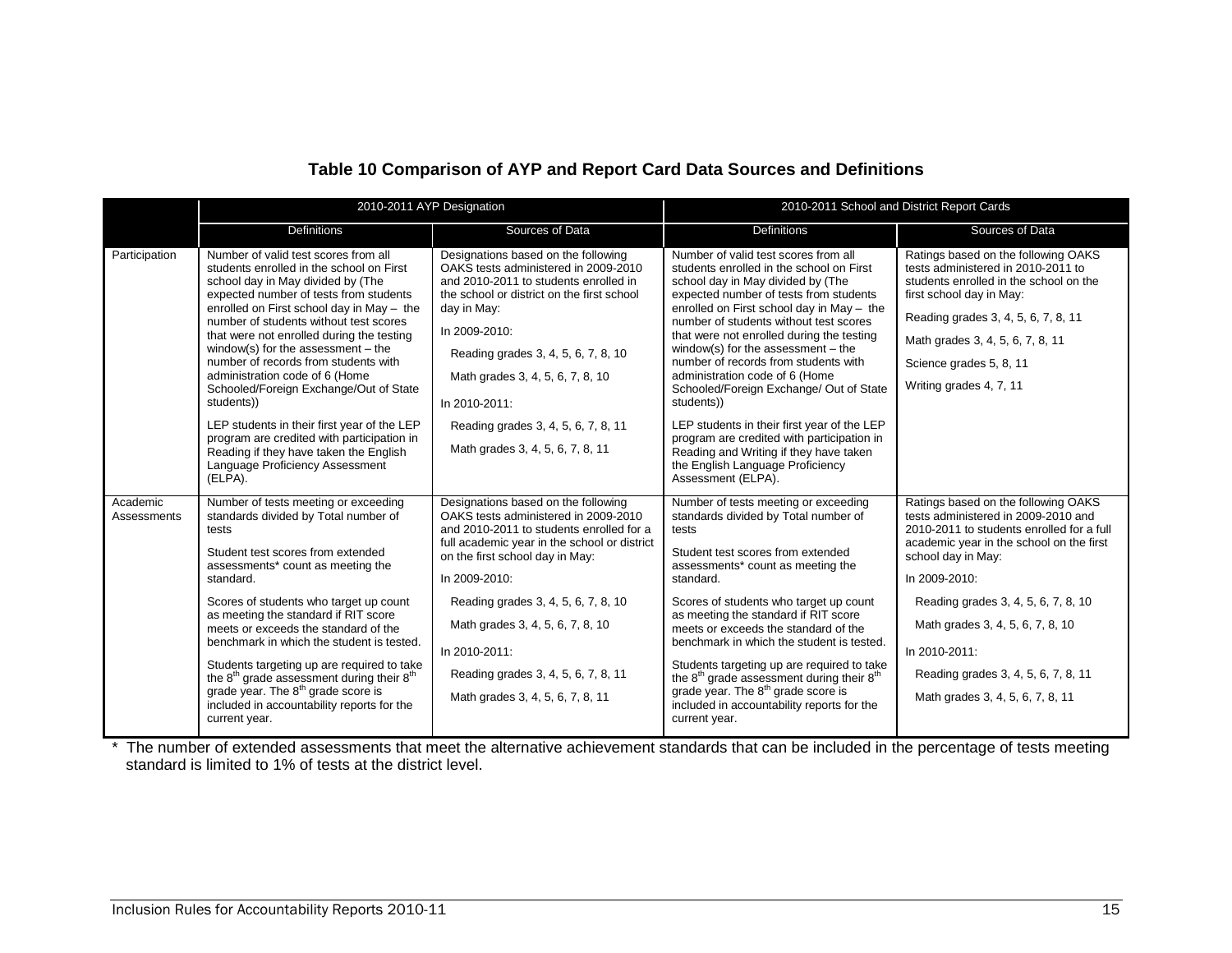<span id="page-15-0"></span>

| Valid<br><b>TSTVALID</b><br>values     | <b>Test Type</b> | Applicable<br>Subjects                          | Definition                                                                                                                                                                                                   | Valid<br>values<br>for PLG<br>or $PLB1$ | Valid<br>values<br>for<br>PL5G<br>or<br>PL5B <sup>2</sup> | Valid Values for<br>CalcAdminCd <sup>3</sup> | Use in AYP<br>Participation<br>Denominator | Use in AYP<br>Participation<br>Numerator | Eligible for use<br>in AYP<br>Performance<br>Denominator |
|----------------------------------------|------------------|-------------------------------------------------|--------------------------------------------------------------------------------------------------------------------------------------------------------------------------------------------------------------|-----------------------------------------|-----------------------------------------------------------|----------------------------------------------|--------------------------------------------|------------------------------------------|----------------------------------------------------------|
| Y<br>(Yes, Valid<br>Attempt)           | Online           | MA, RL, SC,<br>SS, WR                           | At least 5 items answered<br>for MA, RL, SC, SS or<br>scorable response to<br>prompt for WR (Special<br>Code is blank or 9)<br>And if RL or WR is in<br>Spanish, then AYP_LEP =<br>'A', 'B', 'W', 'X', 'Y'   | D, M, E                                 | 1, 2, 3,<br>4, 5                                          | blank, 1, 3, 5, 6,<br>7                      | Yes except<br>$CalcAdminCd =$<br>6         | Yes except<br>$CalcAdminCd =$<br>1, 6, 7 | Yes except<br>$CalcAdminCd =$<br>1, 6, 7                 |
|                                        | Paper            | MA, RL, SC,<br><b>WR</b>                        | At least 10 items answered<br>for MA, RL, SC or scorable<br>response to prompt for WR<br>(Special Code is blank or<br>9)<br>And if RL or WR is in<br>Spanish, then $AYP$ LEP =<br>'A', 'B', 'W', 'X', 'Y'    | D, M, E                                 | 1, 2, 3,<br>4, 5                                          | blank, 1, 3, 5, 6,<br>7                      | Yes except<br>$CalcAdminCd =$<br>6         | Yes except<br>$CalcAdminCd =$<br>1, 6, 7 | Yes except<br>$CalcAdminCd =$<br>1, 6, 7                 |
|                                        | Extended         | Ext MA, Ext<br>RL, Ext WR,<br>Ext SC            | All items must be<br>answered                                                                                                                                                                                | D, M, E                                 | 2, 3, 4,<br>5                                             | blank, 1, 3, 5, 6,<br>7                      | Yes except<br>$CalcAdminCd =$<br>6         | Yes except<br>$CalcAdminCd =$<br>1, 6, 7 | Yes except<br>$CalcAdminCd =$<br>1, 6, 7                 |
| $\overline{P}$<br>(Partial<br>Attempt) | Online           | MA, RL, SC,<br>SS (Not<br>applicable<br>for WR) | Any incomplete (1 or more<br>responses but fewer than 5<br>responses) test for MA, RL,<br>SC, SS (Not applicable for<br>WR)<br>And if RL or WR is in<br>Spanish, then $AYP$ LEP =<br>'A', 'B', 'W', 'X', 'Y' | N                                       | $\Omega$                                                  | blank, 3, 5, 6                               | Yes except<br>$CalcAdminCd =$<br>6         | $\overline{N}$                           | <b>No</b>                                                |
|                                        | Paper            | MA, RL, SC<br>(Not<br>applicable<br>for WR)     | 1 to 9 items answered per<br>section for MA, RL, SC<br>(Not applicable for WR)<br>And if RL or WR is in<br>Spanish, then AYP_LEP =<br>'A', 'B', 'W', 'X', 'Y'                                                | N                                       | $\Omega$                                                  | blank, 3, 5, 6                               | Yes, except<br>$CalcAdminCd =$<br>6        | $\overline{N}$                           | <b>No</b>                                                |
|                                        | Extended         | Ext MA, Ext<br>RL, Ext WR,<br>Ext SC            | <b>NA</b>                                                                                                                                                                                                    | <b>NA</b>                               | <b>NA</b>                                                 | <b>NA</b>                                    | <b>NA</b>                                  | <b>NA</b>                                | <b>NA</b>                                                |

## **Table 11 Technical Definition of Test Valid Flag (TSTVALIDFG) 2010-11**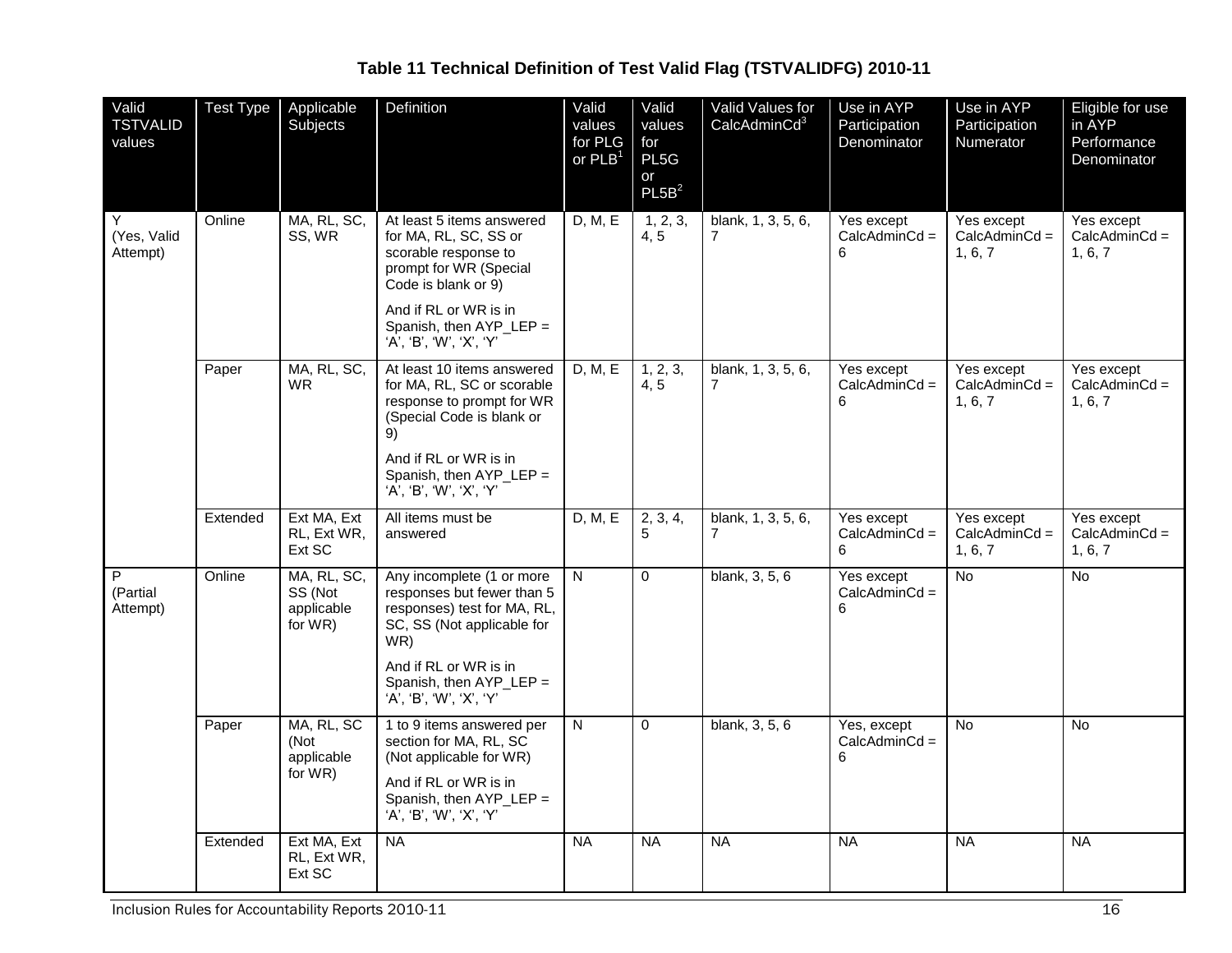| Valid<br><b>TSTVALID</b><br>values | <b>Test Type</b>      | Applicable<br>Subjects               | Definition                                                                                                                      | Valid<br>values<br>for PLG<br>or $PLB1$ | Valid<br>values<br>for<br>PL <sub>5</sub> G<br>or<br>PL5B <sup>2</sup> | Valid Values for<br>CalcAdminCd <sup>3</sup>                    | Use in AYP<br>Participation<br>Denominator | Use in AYP<br>Participation<br>Numerator                                                                                           | Eligible for use<br>in AYP<br>Performance<br>Denominator |
|------------------------------------|-----------------------|--------------------------------------|---------------------------------------------------------------------------------------------------------------------------------|-----------------------------------------|------------------------------------------------------------------------|-----------------------------------------------------------------|--------------------------------------------|------------------------------------------------------------------------------------------------------------------------------------|----------------------------------------------------------|
| N                                  | Online                |                                      | Not applicable (NA)                                                                                                             | <b>NA</b>                               | <b>NA</b>                                                              | <b>NA</b>                                                       | <b>NA</b>                                  | <b>NA</b>                                                                                                                          | <b>NA</b>                                                |
| (Non-<br>Attempt)                  | Paper                 | MA, RL, SC,<br><b>WR</b>             | No items answered<br>Or if RL or WR is in<br>Spanish, and AYP_LEP <><br>'A', 'B', 'W', 'X', 'Y'                                 | N                                       | $\Omega$                                                               | 1, 3, 5, 6, 7, 8, 9<br>(If no Admin<br>Code, Record<br>deleted) | Yes, except<br>$CalcAdminCd =$<br>6, 8, 9  | <b>No</b>                                                                                                                          | <b>No</b>                                                |
|                                    | Extended              | Ext MA, Ext<br>RL, Ext WR,<br>Ext SC | Any incomplete test for<br>MA, RL, SC, WR                                                                                       | N                                       | $\Omega$                                                               | 1, 3, 5, 6, 7, 8, 9                                             | Yes, except<br>$CalcAdminCd =$<br>6, 8, 9  | <b>No</b>                                                                                                                          | No                                                       |
| $\vee$<br>(Virtual<br>Record)      | <b>ODE</b><br>created | MA, RL, SC,<br><b>WR</b>             | Expected test matching<br><b>Third Period Cumulative</b><br>ADM Collection, but no test<br>found or test was "not<br>attempted" | blank                                   | blank                                                                  | blank, 1, 6, 7, 8,<br>9                                         | Yes, except<br>$CalcAdminCd =$<br>6, 8, 9  | <b>No</b><br>[Exception in<br>RL or WR<br>where<br>$AYP$ _LEP ="B",<br>first year LEP<br>can take ELPA<br>in lieu of RL or<br>WR.] | <b>No</b>                                                |

Notes:

1 Performance levels for Grade (PLG) and Performance levels for Benchmark (PLB) valid values: D = Does Not Meet; M = Meets; E = Exceeds

2 Numeric 5-Level Performance levels for Grade (PL5G) and Performance levels for Benchmark (PL5B) valid values: 1=Very Low; 2=Low; 3=Nearly Meets; 4=Meets; 5=Exceeds

3 Calculated Administration Code (CalcAdminCd) valid values: 1 = Absent; 3 = Modified-Language; 5 = Modified-Disability 6 = Not Enrolled/Home schooled/Out of State; 7 = Parent Refusal; 8 = Not enrolled at May 1 school during available testing window(s); 9 = Medical Emergency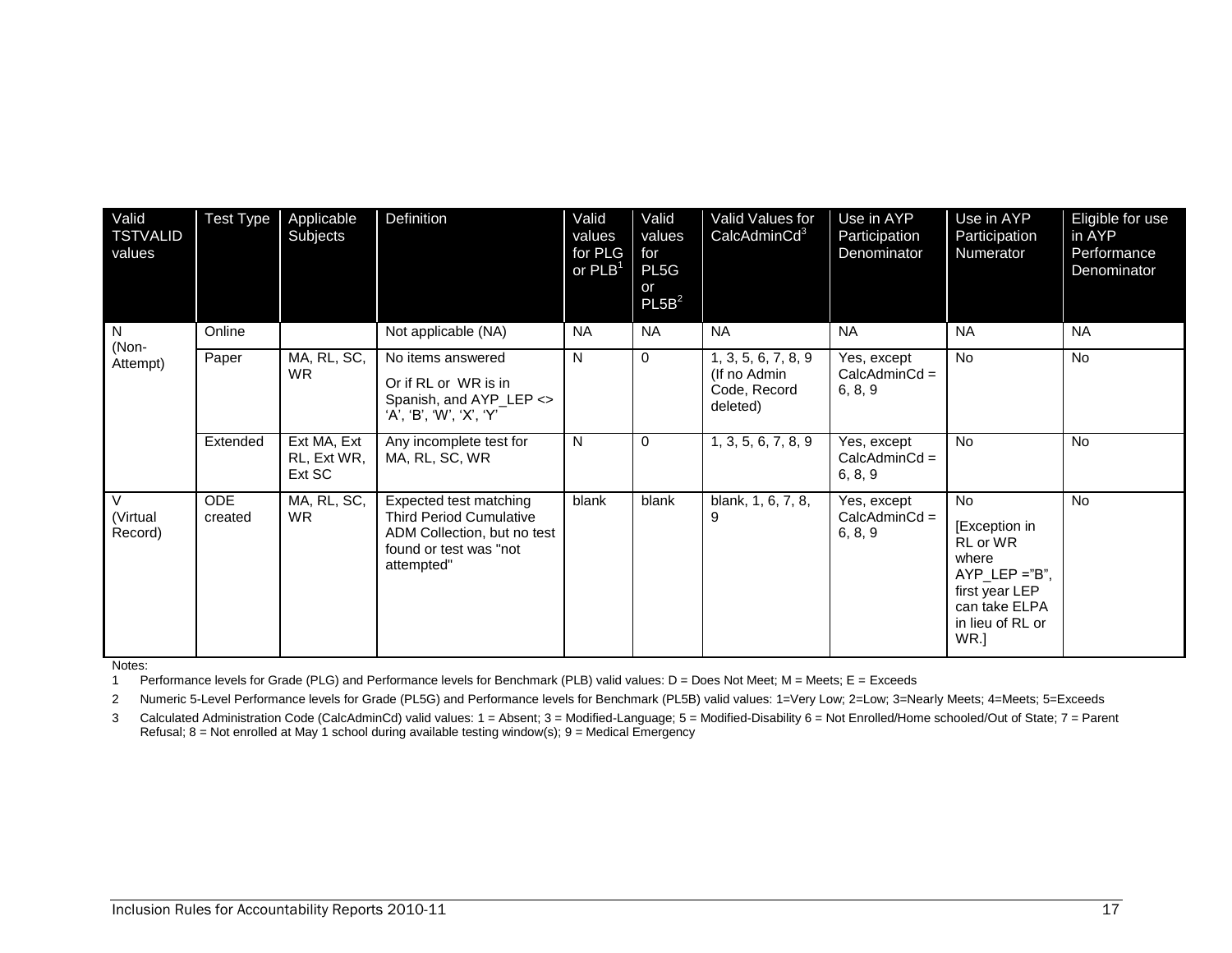|                                                                                                  | AYP SCHOOL PARTICIPATION & PERFORMANCE                                                 | AYP DISTRICT PARTICIPATION & PERFORMANCE                                               |  |  |
|--------------------------------------------------------------------------------------------------|----------------------------------------------------------------------------------------|----------------------------------------------------------------------------------------|--|--|
| AYP FLAGS SET IN STUDENT STAGING                                                                 |                                                                                        |                                                                                        |  |  |
| [*] AYP PARTICIPATION SCHOOL                                                                     | I. AYP School Participation                                                            | I. AYP District Participation                                                          |  |  |
| AYPSchlPartic = "Y"                                                                              | A. Denominator (AYPSchlPartic = "Y") where                                             | A. Denominator (AYPDistPartic = "Y") where                                             |  |  |
| (Set to "Y" if used in Participation Denominator of                                              | 1) $SSIDBestScore = Y$                                                                 | 1) SSIDBestScore = $Y$                                                                 |  |  |
| a School AYP Report)                                                                             | and                                                                                    | and                                                                                    |  |  |
|                                                                                                  | 2) Included in Third Period Cumulative ADM Collection                                  | 2) Included in Third Period Cumulative ADM Collection                                  |  |  |
| [*] AYP PARTICIPATION DISTRICT                                                                   | and                                                                                    | and                                                                                    |  |  |
| AYPDistPartic = "Y"                                                                              | 3) CalcAdminCd = blank, "1" or "3" or "5" or "7"                                       | 3) CalcAdminCd = blank, "1" or "3" or "5" or "7"                                       |  |  |
| (Set to "Y" if used in Participation Denominator of<br>a District AYP Report)                    | and<br>4) TstValidFg = "V" (virtual records)                                           | and<br>4) TstValidFg = "V" (virtual records)                                           |  |  |
|                                                                                                  | 0R                                                                                     | OR.                                                                                    |  |  |
| [*] AYP PERFORMANCE SCHOOL                                                                       | TstValidFg = "Y" (valid test)                                                          | TstValidFg = "Y" (valid test)                                                          |  |  |
| $AYPSchIPerf = "Y"$                                                                              | and                                                                                    |                                                                                        |  |  |
| (Set to "Y" if used in Performance Denominator of                                                | 5) DISTSPED <> "Y"                                                                     |                                                                                        |  |  |
| a School AYP Report)                                                                             | (not in District Sp Ed Program)                                                        |                                                                                        |  |  |
|                                                                                                  |                                                                                        |                                                                                        |  |  |
| [*] AYP PERFORMANCE DISTRICT                                                                     | <b>B. Numerator Calculated where</b>                                                   | <b>B. Numerator Calculated where</b>                                                   |  |  |
| $AYPDistPerf = "Y"$                                                                              | 1) (See Participation Denominator for School)                                          | 1) (See Participation Denominator for District)                                        |  |  |
| (Set to "Y" if used in Performance Denominator of                                                | and                                                                                    | and                                                                                    |  |  |
| a District AYP Report)                                                                           | $2)$ CalcAdminCd = blank                                                               | $2)$ CalcAdminCd = blank                                                               |  |  |
|                                                                                                  | and                                                                                    | and                                                                                    |  |  |
| AYP Report includes test records of student enrolled on                                          | 3) TstValidFg = "Y" (valid test)                                                       | 3) TstValidFg = "Y" (valid test)                                                       |  |  |
| the first school day in May (as submitted by the district in                                     | 0R                                                                                     | OR.                                                                                    |  |  |
| the Third Period Cumulative ADM collection).                                                     | (TstValidFg = "V" and AYP_LEP = "B"                                                    | (TstValidFg = "V" and AYP_LEP = "B"                                                    |  |  |
|                                                                                                  | and                                                                                    | and                                                                                    |  |  |
| Tests/Enrolled Grades:                                                                           | TestSubj=RL)                                                                           | TestSubj=RL)                                                                           |  |  |
| English Language Arts (ELA) -                                                                    |                                                                                        |                                                                                        |  |  |
| RL 2009-10 (Grades 03, 04, 05, 06, 07, 08, 10)<br>RL 2010-11 (Grades 03, 04, 05, 06, 07, 08, 11) | C. Note:<br>CalcAdminCd = "1" or "3" or "5" or "7" or TstValidFg =                     | C. Note:<br>CalcAdminCd = "1" or "3" or "5" or "7" or TstValidFg =                     |  |  |
| Math -                                                                                           | "V" will adversely affect Participation rating;                                        | "V" will adversely affect Participation rating:                                        |  |  |
| MA 2009-10 (Grades 03, 04, 05, 06, 07, 08, 10)                                                   | CalcAdminCd = $"6"$ or $"8"$ or $"9"$ omitted from                                     | CalcAdminCd = $"6"$ or $"8"$ or $"9"$ omitted from                                     |  |  |
| MA 2010-11 (Grades 03, 04, 05, 06, 07, 08, 11)                                                   | denominator and numerator.                                                             | denominator and numerator.                                                             |  |  |
|                                                                                                  |                                                                                        |                                                                                        |  |  |
| Determining SSID Best Score:                                                                     | II. AYP School Performance                                                             | II. AYP District Performance                                                           |  |  |
| The Highest Resolved Score is the highest score from                                             | A. Denominator (AYPSchlPerf = "Y") where                                               | A. Denominator (AYPDistPerf = "Y") where                                               |  |  |
| the current year assessments.                                                                    | 1) (See Participation Numerator for School)                                            | 1) (See Participation Numerator for District)                                          |  |  |
|                                                                                                  | and                                                                                    | and                                                                                    |  |  |
| The Highest Resolved Score for students enrolled in grade                                        | 2) Exclude AYP_LEP = "B" or "A"                                                        | 2) Exclude $AYP$ <sub>-LEP</sub> = "B" or "A"                                          |  |  |
| 11 (as reported in the Third Period Cumulative ADM 10-                                           | (first year LEP with or without ELPA)                                                  | (first year LEP with or without ELPA)                                                  |  |  |
| 11 Collection) is the highest passing score from current                                         | and                                                                                    | and                                                                                    |  |  |
| year high school assessments and passing scores from                                             | 3) StayInSchl <> "N"                                                                   | 3) StayInDist <> "N"                                                                   |  |  |
| prior year high school assessments.                                                              | (include only for enrolled full academic year)                                         | (include only for enrolled full academic year)                                         |  |  |
|                                                                                                  |                                                                                        |                                                                                        |  |  |
| Of tests used to determine district AYP performance:                                             | <b>B. Numerator Calculated</b>                                                         | <b>B. Numerator Calculated</b>                                                         |  |  |
| -- Only 1% may be Extended tests where PLB_TOT = "M" or                                          | -- Use Performance Denominator and<br>1) PLG_TOT = "M" or "E" (Online or Paper-pencil) | -- Use Performance Denominator and<br>1) PLG_TOT = "M" or "E" (Online or Paper-pencil) |  |  |
| "F"                                                                                              | 2) $PLB_TOT = "M" or "E" (Extended)$                                                   | 2) PLB_TOT = "M" or "E" (Extended) up to 1% of total                                   |  |  |
|                                                                                                  |                                                                                        | tests with scores                                                                      |  |  |
|                                                                                                  |                                                                                        |                                                                                        |  |  |

## **Table 12 Participation & Performance Flags and Calculation Rules for Accountability Reports 2010-11**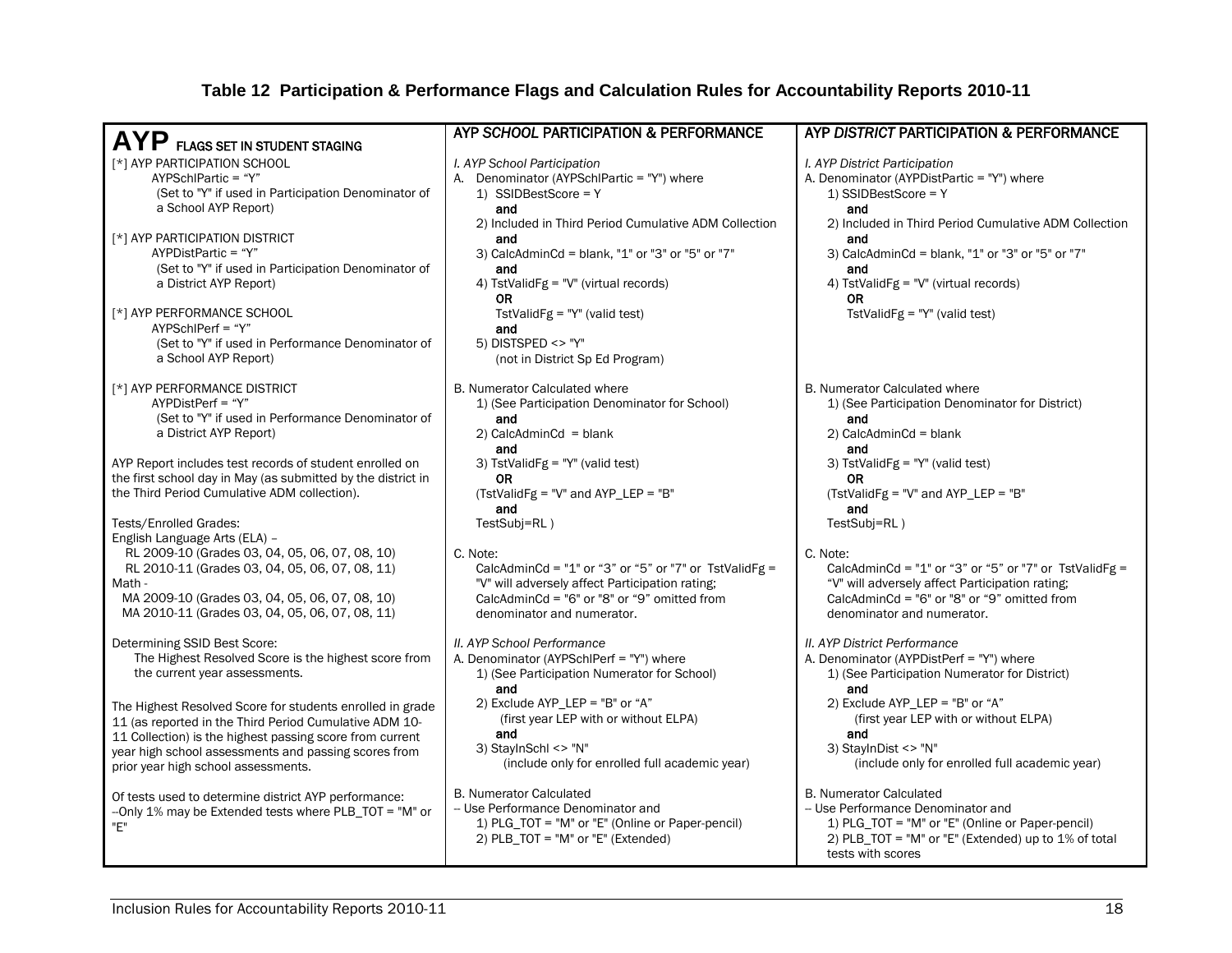| <b>Report Card FLAGS IN STUDENT STAGING</b>                                                                              | <b>RC SCHOOL PARTICIPATION &amp; PERFORMANCE</b>                                       | <b>RC DISTRICT PARTICIPATION &amp; PERFORMANCE</b>                                                       |
|--------------------------------------------------------------------------------------------------------------------------|----------------------------------------------------------------------------------------|----------------------------------------------------------------------------------------------------------|
|                                                                                                                          | I. RC School Participation                                                             | I. RC District Participation                                                                             |
| [*] RC PARTICIPATION SCHOOL                                                                                              | A. Denominator (RCSchlPartic = "Y") where                                              | A. Denominator (RCDistPartic = "Y") where                                                                |
| $RCSchIPartic = "Y"$<br>(Set to "Y" if used in Participation Denominator of                                              | 1) SSIDBestScore = Y                                                                   | 1) SSIDBestScore = Y                                                                                     |
| a School Report Card)                                                                                                    | and                                                                                    | and                                                                                                      |
|                                                                                                                          | 2) Included in Third Period Cumulative ADM Collection<br>and                           | 2) Included in Third Period Cumulative ADM Collection<br>and                                             |
| [*] RC PARTICIPATION DISTRICT                                                                                            | 3) CalcAdminCd = blank, "1" or "3" or "5" or "7"                                       | 3) CalcAdminCd = blank, "1" or "3" or "5" or "7"                                                         |
| $RCDistPartic = "Y"$                                                                                                     | and                                                                                    | and                                                                                                      |
| (Set to "Y" if used in Participation Denominator of<br>a District Report Card)                                           | 4) TstValidFg = "V" (virtual records)                                                  | 4) TstValidFg = "V" (virtual records)                                                                    |
|                                                                                                                          | 0R                                                                                     | 0R                                                                                                       |
| [*] RC PERFORMANCE SCHOOL                                                                                                | TstValidFg = "Y" (valid test)<br>and                                                   | TstValidFg = $"Y"$ (valid test)                                                                          |
| $RCSchIPerf = "Y"$                                                                                                       | 5) DISTSPED <> "Y"                                                                     |                                                                                                          |
| (Set to "Y" if used in Performance Denominator of                                                                        | (not in District Sp Ed Program)                                                        |                                                                                                          |
| a School Report Card)                                                                                                    |                                                                                        |                                                                                                          |
| [*] RC PERFORMANCE DISTRICT                                                                                              | <b>B. Numerator Calculated where</b>                                                   | B. Numerator Calculated where                                                                            |
| $RCDistPerf = "Y"$                                                                                                       | 1) (See Participation Denominator for School)                                          | 1) (See Participation Denominator for District)                                                          |
| (Set to "Y" if used in Performance Denominator of                                                                        | and<br>$2)$ CalcAdminCd = blank                                                        | and<br>$2)$ CalcAdminCd = blank                                                                          |
| a District Report Card)                                                                                                  | and                                                                                    | and                                                                                                      |
|                                                                                                                          | 3) TstValidFg = "Y" (valid test)                                                       | 3) $TstValidFg = "Y" (valid test)$                                                                       |
| Report Card includes test records of student enrolled on<br>the first school day in May (as submitted by the district in | ΟR                                                                                     | 0R                                                                                                       |
| the Third Period Cumulative ADM collection).                                                                             | (TstValidFg = "V" or "N"                                                               | (TstValidFg = "V" or "N"                                                                                 |
|                                                                                                                          | and<br>$AYP$ _LEP = "B"                                                                | and<br>$AYP$ _LEP = "B"                                                                                  |
| Tests/Enrolled Grades:                                                                                                   | and                                                                                    | and                                                                                                      |
| 2009-10:                                                                                                                 | TestSubj=RL or WR)                                                                     | TestSubj=RL or WR)                                                                                       |
| RL (Grades 03, 04, 05, 06, 07, 08, 10)<br>WR (Grades 04, 07, 10)                                                         |                                                                                        |                                                                                                          |
| MA (Grades 03, 04, 05, 06, 07, 08, 10)                                                                                   | C. Note:<br>CalcAdminCd = "1" or "3" or "5" or "7" or TstValidFg =                     | C. Note:<br>CalcAdminCd = "1" or "3" or "5" or "7" or TstValidFg =                                       |
| SC (Grades 05, 08, 10)                                                                                                   | "V" will adversely affect Participation rating;                                        | "V" will adversely affect Participation rating;                                                          |
| 2010-11:                                                                                                                 | CalcAdminCd = $"6"$ or $"8"$ or $"9"$ omitted from                                     | CalcAdminCd = $"6"$ or $"8"$ or $"9"$ omitted from                                                       |
| RL (Grades 03, 04, 05, 06, 07, 08, 11)                                                                                   | denominator and numerator.                                                             | denominator and numerator.                                                                               |
| WR (Grades 04, 07, 11)<br>MA (Grades 03, 04, 05, 06, 07, 08, 11)                                                         |                                                                                        |                                                                                                          |
| SC (Grades 05, 08, 11)                                                                                                   | II. RC School Performance<br>A. Denominator (RCSchlPerf = "Y") where                   | II. RC District Performance<br>A. Denominator (RCDistPerf = "Y") where                                   |
|                                                                                                                          | 1) (See Participation Numerator for School)                                            | 1) (See Participation Numerator for District)                                                            |
| Overall rating includes RL, WR, MA, and SC                                                                               | and                                                                                    | and                                                                                                      |
|                                                                                                                          | 2) Exclude $AYP$ <sub>-LEP</sub> = "B" or "A"                                          | 2) Exclude AYP_LEP = "B" or "A"                                                                          |
| Determining SSID Best Score:                                                                                             | (first year LEP with or without ELPA)                                                  | (first year LEP with or without ELPA)                                                                    |
| The Highest Resolved Score is the highest passing                                                                        | and<br>3) StayInSchl <> "N"                                                            | and<br>3) StayInDist <> "N"                                                                              |
| score from the current year assessments.                                                                                 | (include only for enrolled full academic year)                                         | (include only for enrolled full academic year)                                                           |
|                                                                                                                          |                                                                                        |                                                                                                          |
| The Highest Resolved Score for students enrolled in grade                                                                | <b>B. Numerator Calculated</b>                                                         | <b>B. Numerator Calculated</b>                                                                           |
| 11 (as reported in the Third Period Cumulative ADM 10-                                                                   | -- Use Performance Denominator and                                                     | -- Use Performance Denominator and                                                                       |
| 11 Collection) is the highest passing score from current<br>year high school assessments and passing scores from         | 1) PLG_TOT = "M" or "E" (Online or Paper-pencil)<br>2) PLB_TOT = "M" or "E" (Extended) | 1) PLG_TOT = "M" or "E" (Online or Paper-pencil)<br>2) PLB_TOT = "M" or "E" (Extended) up to 1% of total |
| prior year high school assessments.                                                                                      |                                                                                        | tests with scores                                                                                        |
|                                                                                                                          |                                                                                        |                                                                                                          |
|                                                                                                                          |                                                                                        |                                                                                                          |
|                                                                                                                          |                                                                                        |                                                                                                          |
|                                                                                                                          |                                                                                        |                                                                                                          |
|                                                                                                                          |                                                                                        |                                                                                                          |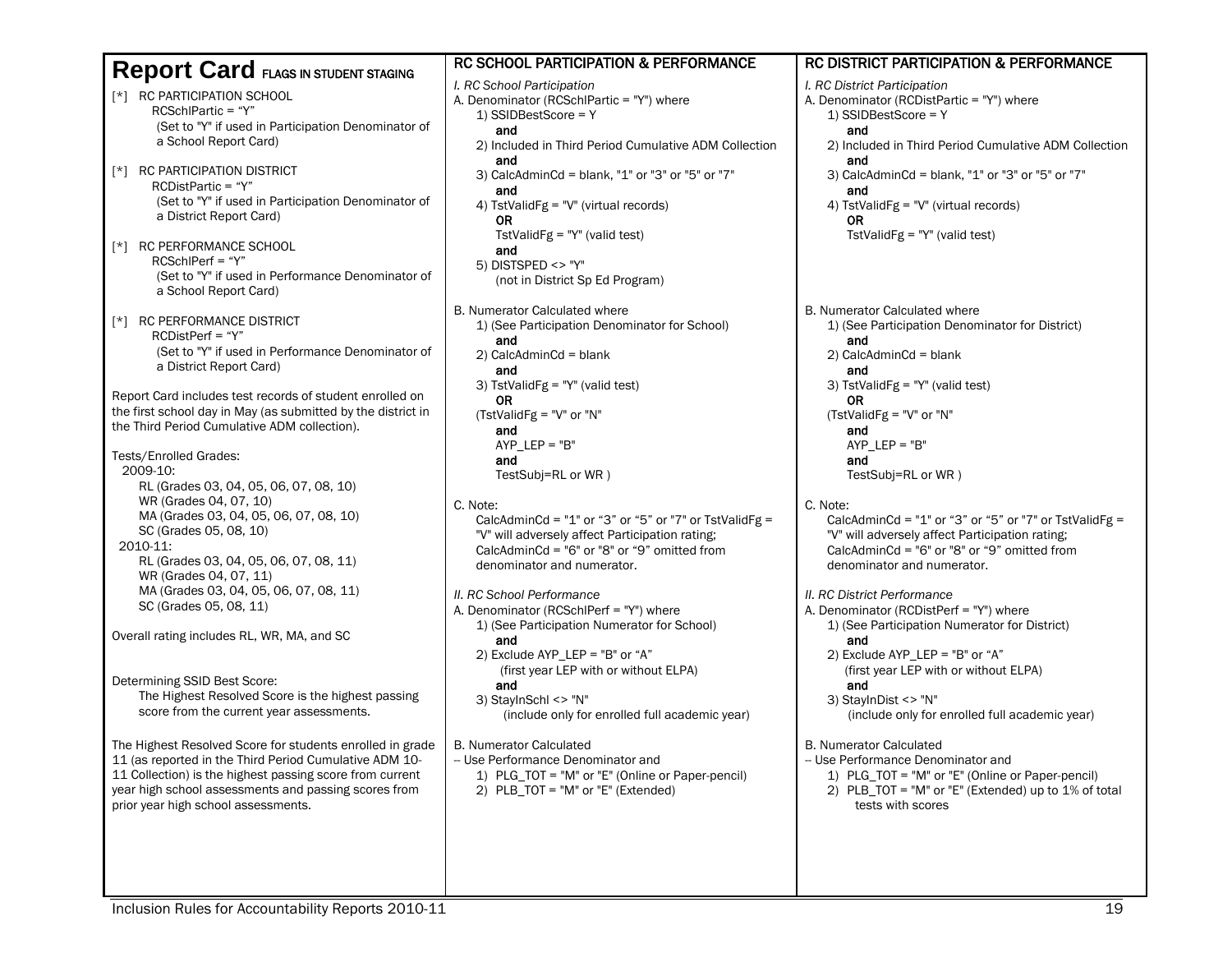|                                                              | <b>AGR SCHOOL PARTICIPATION &amp; PERFORMANCE</b>      | <b>AGR DISTRICT PARTICIPATION &amp; PERFORMANCE</b>    |  |
|--------------------------------------------------------------|--------------------------------------------------------|--------------------------------------------------------|--|
| <b>Assessment Group Report</b>                               |                                                        |                                                        |  |
| <b>FLAGS SET N STUDENT STAGING</b>                           | I. AGR School Participation                            | I. AGR District Participation                          |  |
| PARTICIPATION & PERFORMANCE -                                | A. Denominator (AYPSchlPartic = "Y") where             | A. Denominator (AYPDistPartic = "Y") where             |  |
| <b>SCHOOL &amp; DISTRICT LEVEL</b>                           |                                                        |                                                        |  |
|                                                              | 1) SSIDBestScore = Y                                   | 1) SSIDBestScore = Y                                   |  |
| <b>Group Report District Participation</b>                   | and                                                    | and                                                    |  |
| GpRptDistPartic = "Y"                                        | 2) Included in Third Period Cumulative ADM Collection  | 2) Included in Third Period Cumulative ADM Collection  |  |
|                                                              | and                                                    | and                                                    |  |
| Group Report District Performance                            | 3) CalcAdminCd = blank, "1" or "3" or "5" or "7"       | 3) CalcAdminCd = blank, "1" or "3" or "5" or "7"       |  |
| GpRptDistPerf = "Y"                                          | and                                                    | and                                                    |  |
|                                                              | 4) TstValidFg = "V" (virtual records)                  | 4) TstValidFg = "V" (virtual records)                  |  |
|                                                              | <b>OR</b>                                              | 0R.                                                    |  |
| Group Report School Participation                            | TstValidFg = $"Y"$ (valid test)                        | TstValidFg = "Y" (valid test)                          |  |
| GpRptSchlPartic = "Y"                                        | and                                                    |                                                        |  |
|                                                              | 5) DISTSPED <> "Y"                                     |                                                        |  |
| Group Report School Performance                              | (not in District Sp Ed Program)                        |                                                        |  |
| GpRptSchlPerf = "Y"                                          |                                                        |                                                        |  |
|                                                              | B. Numerator Calculated where                          | <b>B. Numerator Calculated where</b>                   |  |
| Group Reports include test records of student enrolled on    | 1) (See Participation Denominator for School)          | 1) (See Participation Denominator for District)        |  |
| the first school day in May (as submitted by the district in | and                                                    | and                                                    |  |
| the Spring membership collection) whether or not the         | $2)$ CalcAdminCd = blank                               | 2) CalcAdminCd = blank                                 |  |
| student was enrolled for a full academic year.               | and                                                    | and                                                    |  |
|                                                              | 3) TstValidFg = " $Y''$ (valid test)                   | 3) TstValidFg = " $Y''$ (valid test)                   |  |
| Subjects/Grades:                                             | <b>OR</b>                                              | 0R.                                                    |  |
| RL (Grades 03, 04, 05, 06, 07, 08, 11)                       | (TstValidFg = "V" and AYP_LEP = "B"                    | (TstValidFg = "V" and AYP_LEP = "B"                    |  |
| WR (Grades 04, 07, 11)                                       | and                                                    | and                                                    |  |
| MA (Grades 03, 04, 05, 06, 07, 08, 11)                       | TestSubj=RL or WR)                                     | TestSubj=RL or WR)                                     |  |
| SC (Grades 05, 08, 11)                                       |                                                        |                                                        |  |
|                                                              | C. Note:                                               | C. Note:                                               |  |
| Determining SSID Best Score:                                 | CalcAdminCd = "1" or "3" or "5" or "7" or TstValidFg = | CalcAdminCd = "1" or "3" or "5" or "7" or TstValidFg = |  |
| The Highest Resolved Score is the highest passing            | "V" will adversely affect Participation rating;        | "V" will adversely affect Participation rating;        |  |
| score from the current year assessments.                     | CalcAdminCd = $"6"$ or $"8"$ or $"9"$ omitted from     | CalcAdminCd = $"6"$ or $"8"$ or $"9"$ omitted from     |  |
|                                                              | denominator and numerator.                             | denominator and numerator.                             |  |
| The Highest Resolved Score for students enrolled in grade    |                                                        |                                                        |  |
| 11 (as reported in the Third Period Cumulative ADM 10-       | II. AGR School Performance                             | II. AGR District Performance                           |  |
| 11 Collection) is the highest passing score from current     | A. Denominator where                                   | A. Denominator where                                   |  |
| year high school assessments and passing scores from         | 1) (See Participation Numerator for School)            | 1) (See Participation Numerator for District)          |  |
| prior year high school assessments.                          | and                                                    | and                                                    |  |
|                                                              | 2) Exclude AYP_LEP = "B" or "A"                        | 2) Exclude AYP_LEP = "B" or "A"                        |  |
|                                                              | (first year LEP with or without ELPA)                  | (first year LEP with or without ELPA)                  |  |
|                                                              |                                                        |                                                        |  |
|                                                              | <b>B. Numerator Calculated</b>                         | <b>B. Numerator Calculated</b>                         |  |
|                                                              | -- Use Performance Denominator and                     | -- Use Performance Denominator and                     |  |
|                                                              | 1) $PLG_TOT = "M" or "E"$                              | 1) PLG_TOT = "M" or "E"                                |  |
|                                                              | Note: PLG_TOT = D for all Extended assessments         | Note: PLG_TOT = D for all Extended assessments         |  |
|                                                              |                                                        |                                                        |  |